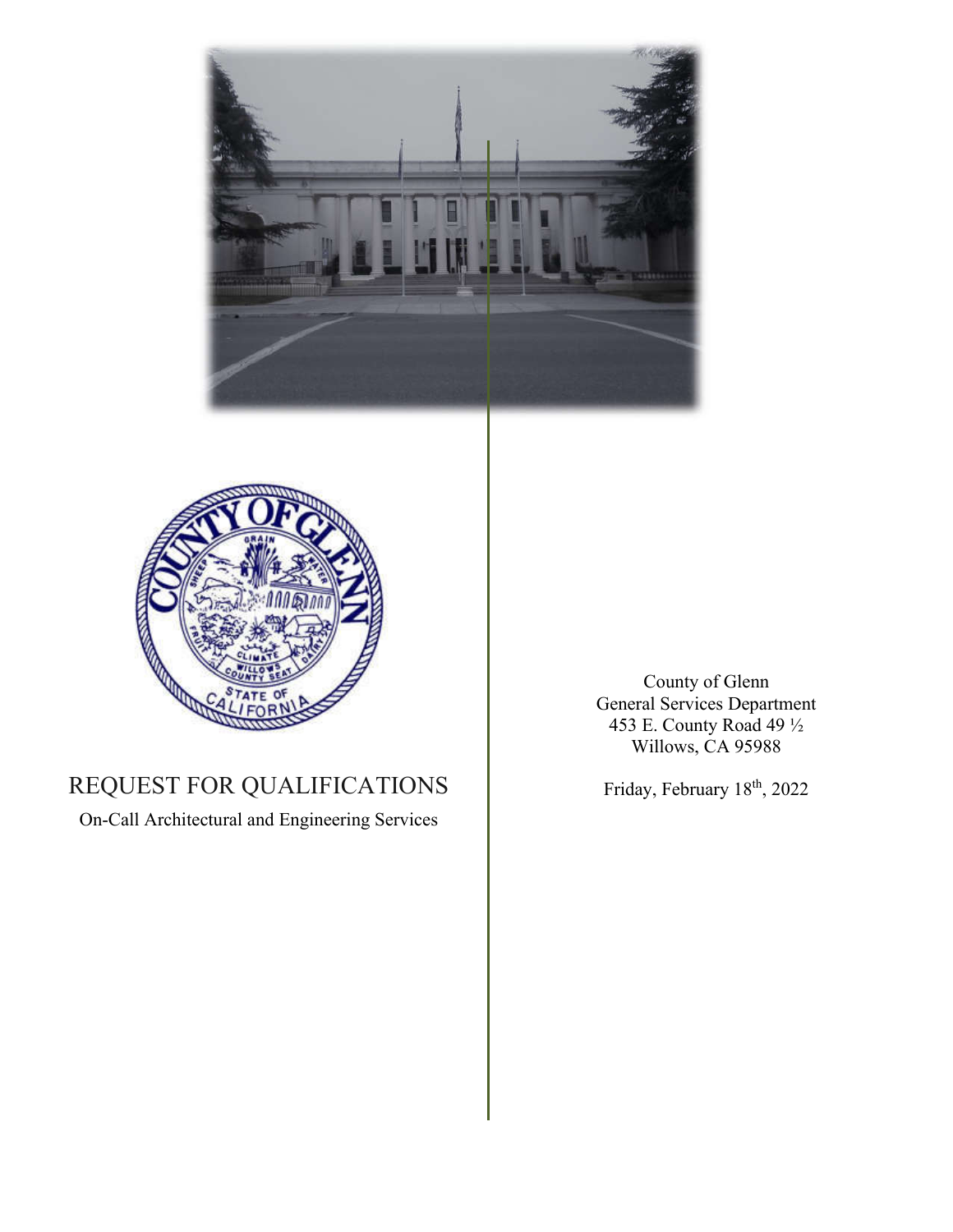### **COUNTY OF GLENN GENERAL SERVICES DEPARTMENT WILLOWS, CA**

#### **REQUEST FOR QUALIFICATIONS**

#### **TO PROVIDE ON-CALL ARCHITECTURAL and ENGINEERING SERVICES**

The Glenn County Department of General Services invites a Statement of Qualifications (SOQ) from qualified consultants to provide on-call engineering services for upcoming County projects.

The SOQ must be received by the County no later than  $3:00$  pm on Thursday, March  $10^{th}$ ,  $2022$ delivered either in person or by mail to the following address:

**COUNTY OF GLENN GENERAL SERVICES DEPARTMENT 453 E. County Road 49 ½ WILLOWS, CA 95988 Attention: Joe Bettencourt**

The County intends to secure agreement(s) with architectural and engineering consultant(s) to provide on-call architectural and engineering services. These architectural and engineering services will consist of performing design services for improvements and upgrades to County owned buildings and facilities, preparation of bid packages for said projects, construction support, and other engineering and architectural needs the County may require. Other services may include but are not limited to drafting of as built plans, assistance with development of capital improvement plans, consultation on placement of office furniture and equipment in relation to efficient use of space, and compliance with codes and regulations. Existing County facilities include, but are not limited to office buildings, maintenance shops, airport hangars, parks, boat launches, storage buildings, and other public properties. These facilities greatly vary by type, size, condition, and building material. Anticipated projects have limited budgets and design tasks must be done in the most cost-effective manner and with concise planning and thought to such budget constraints.

Please note that the County is seeking qualified consultants who are able to perform and coordinate all of the above-mentioned architectural and engineering services. The County of Glenn affirms that in any contract entered into pursuant to this advertisement, Disadvantaged Business Enterprises (DBE) will be afforded full opportunity to submit bids in response to this invitation.

Requests for Information should be directed to Joe Bettencourt at  $facilities2@countyofglenn.net$ . A copy of this Request for Qualifications (RFQ) can be obtained upon request or online at https://www.countyofglenn.net/govt/bids or https://www.ebidboard.com. Glenn County reserves the right to reject any or all SOQs received and to waive any minor defect or irregularity in the SOQ.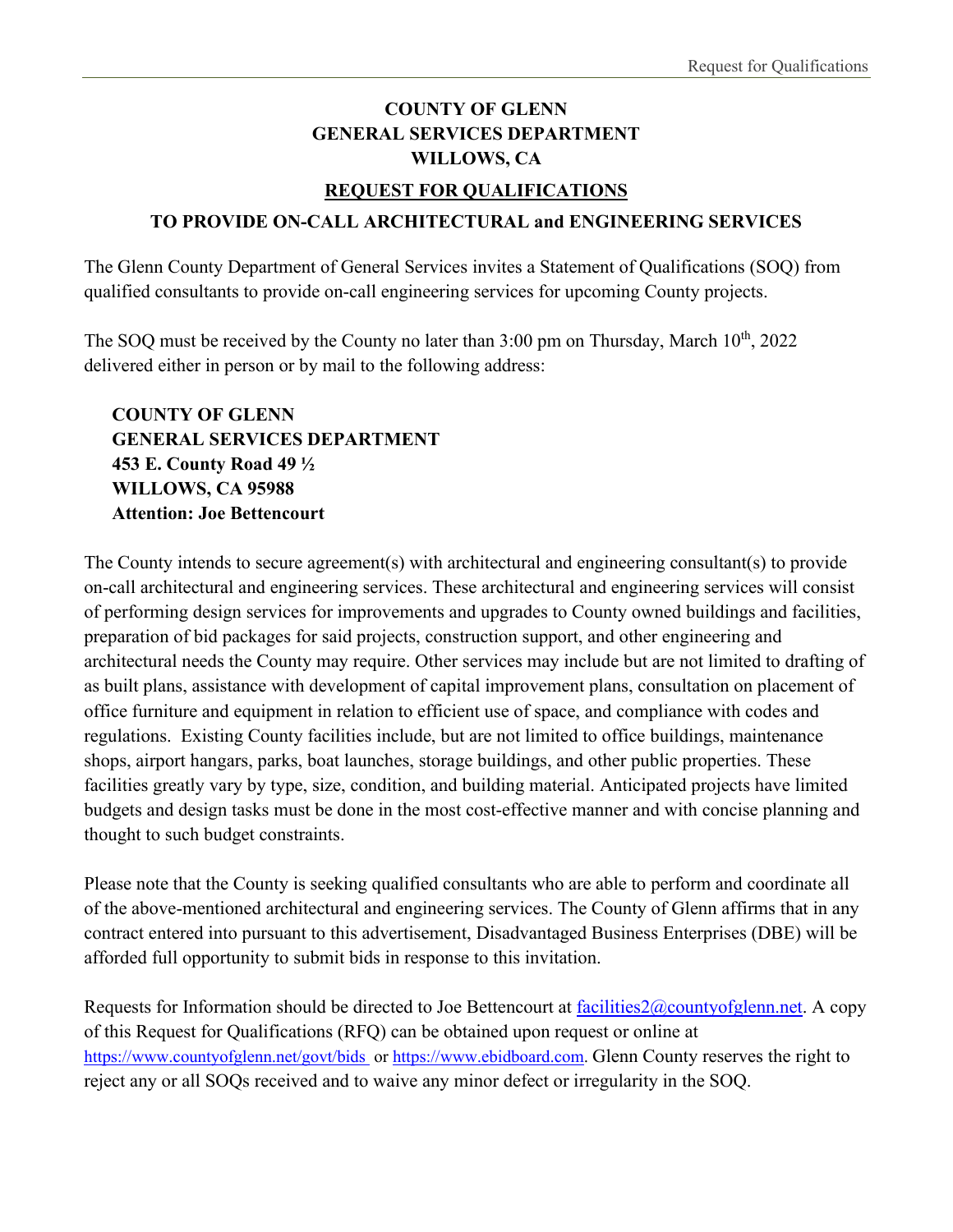| 4  |
|----|
| 5  |
| 8  |
| 8  |
| 9  |
| 9  |
| 10 |
|    |

#### **ATTACHMENTS**

- A. Professional Services Agreement Sample
- **B.** Evaluation Criteria
- C. Vendor Application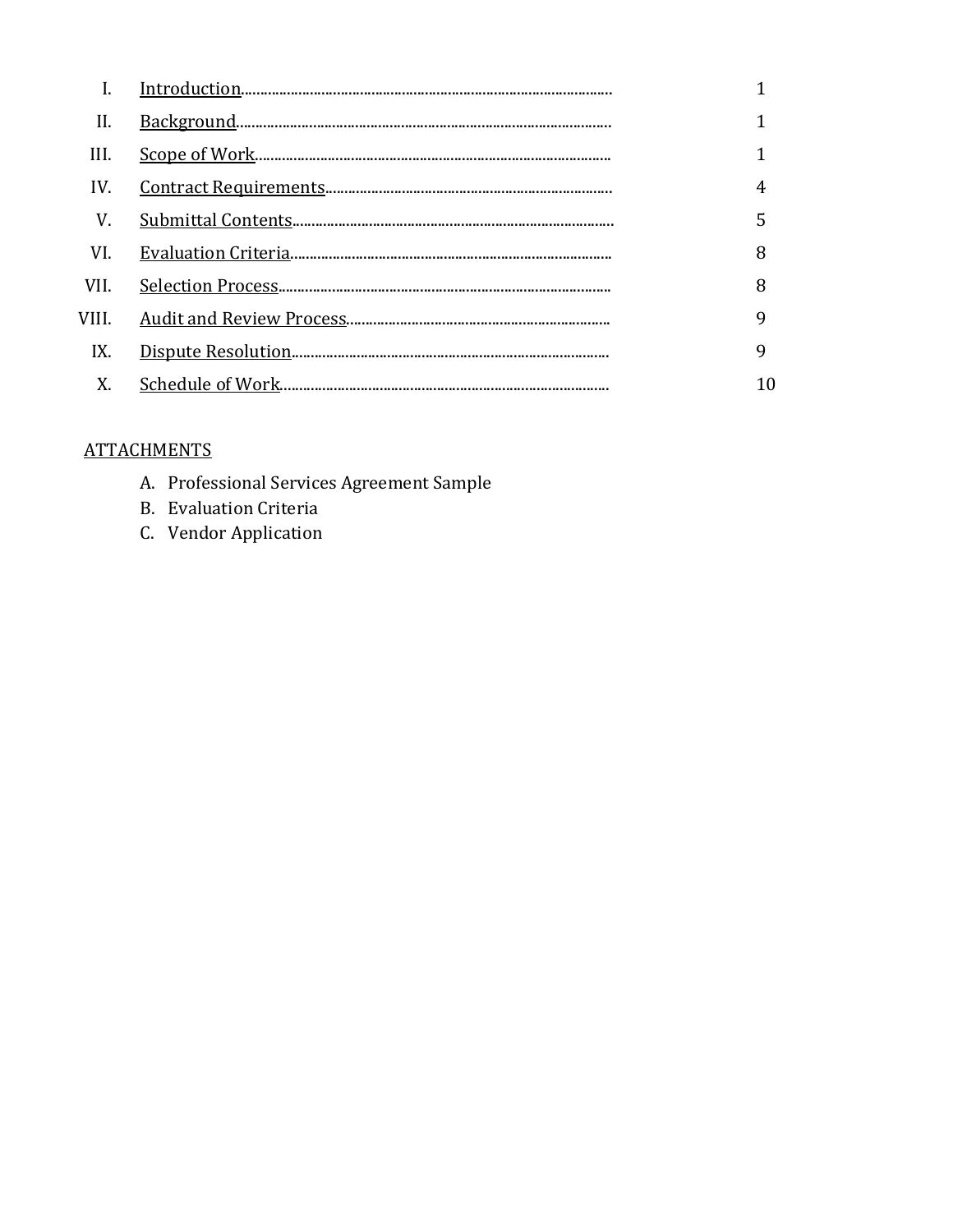#### **I. INTRODUCTION**

The Glenn County General Services Department (County) seeks qualified and experienced consultant(s) to provide on-call architectural and engineering services for various County projects. The selected firm(s) may assist the County, for an initial term of three years, with various architectural and engineering tasks for local, state, and/or federally funded projects. Any extensions to the initial three-year period must be mutually agreed upon in writing by County and consultant and extended on an annual basis. The maximum term of the contract is five years. It is the County's intent to procure a consultant(s) on the basis of demonstrated competence and professional qualifications in accordance with Chapter 10 Division 5 Title 1 of the California Government Code (§4525 to 4529.5).

The County will award a contract based on the selected consultant's work schedule and qualifications submitted in response to the County's request. Contract amendments will be subject to approval of County Counsel and the Board of Supervisors, as required.

Fees will be determined through negotiations at the time a specific service is needed; see Task Orders in Section III below for more information.

#### **II. BACKGROUND**

Glenn County is located approximately halfway between Sacramento and Redding in Northern California, with a population as of the 2010 census of 28,122. Land use is largely agricultural with the coastal range to the west, the Interstate 5 corridor bisecting the County North and South, and the Sacramento River generally bordering the east side of the County.

#### **III. SCOPE OF WORK**

Proposers wishing to be selected shall be capable of providing architectural, structural, and other building and construction related architectural and engineering services. In addition to design services, consultants shall be capable of providing and reviewing public project reports, studies, master planning, conceptual designs, bid packages, specifications, permitting, and budget estimates; such services will be defined, scheduled, and authorized using Task Orders.

Additional services that may be required including work in the areas of civil, mechanical, structural, land survey, soil testing, electrical, plumbing, fire protection, environmental testing, accessibility and mechanical work as required. County approved sub-consultants are acceptable.

The following is a list of the types of projects that the County anticipates over the life of the resulting on-call contract: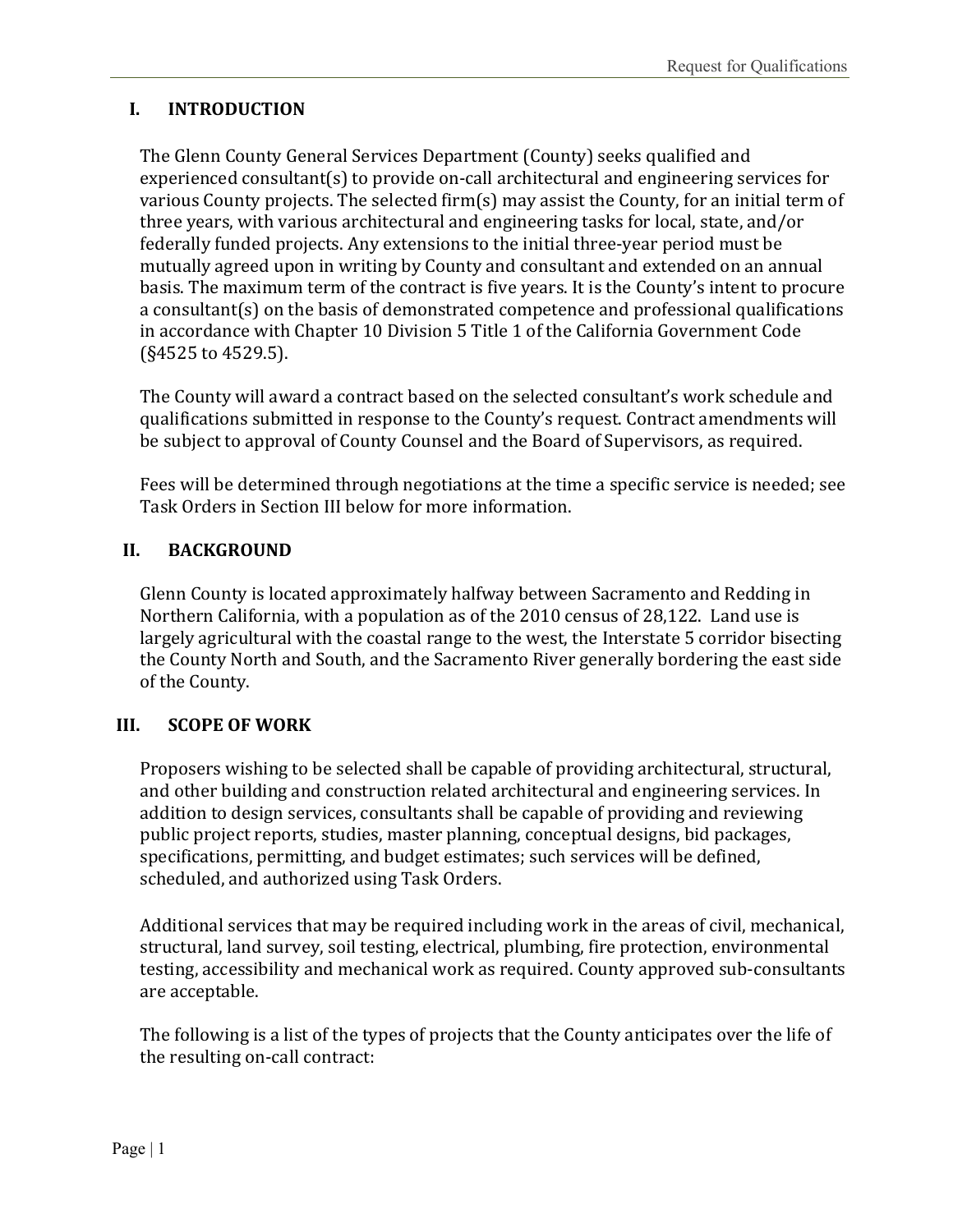- As-built existing structures: interior and exterior and create as-built floor plan drawings for base plan as required.
- Feasibility studies: Review and discuss with County regarding possible options for remodeling, based on information collected and identified on the as-built floor plans and meetings with user groups.
- Schematic design
- Design development
- Construction drawings in Auto-Cad and PDF
- Civil & structural engineering design & calculations
- Plan, specification, and bid package development
- Accessibility/Americans with Disabilities Act (ADA) design
- Bid assistance
- Architectural and Engineering Cost Estimating
- Construction support

Consultants performing work shall provide the County both hard and electronic copies of all work related to the project; electronic copies shall be editable. The editable project digital files shall be submitted in Microsoft Office Suite or AutoCAD file formats. In addition to supplying editable digital files, the consultant shall also supply PDF files. The County prefers that all hard copies be printed double-sided on recycled paper.

#### **TASK ORDER #1**

#### Hamilton City Community Park Cultural Pavilion and ADA Project

The County of Glenn requires architectural and engineering assistance to develop plans, specifications, construction bid package and construction management services for the Hamilton City Community Park Cultural Pavilion and ADA Project. The project is funded by United States Department of Agriculture- Rural Development Grant. The goal of this project is to construct a new cultural pavilion and install/upgrade features in the area of the pavilion to be compliant with all ADA requirements. Plans have been developed for the cultural pavilion but may require some additions/modifications. The remaining work required for this project is as follows:

- Review previously developed cultural pavilion plans and modify as needed to ensure final submittal meets all applicable building codes and the requirements of the Americans with Disabilities Act.
- Provide structural engineering design and calculations required for the proposed changes.
- Develop remaining plans, specifications, and calculations to form a complete bid package in order to obtain construction services for the proposed project.
- Prepare Engineer's Estimate
- Provide construction support to the County during project construction.
- Review submittals from Contractor to ensure proposed materials are acceptable.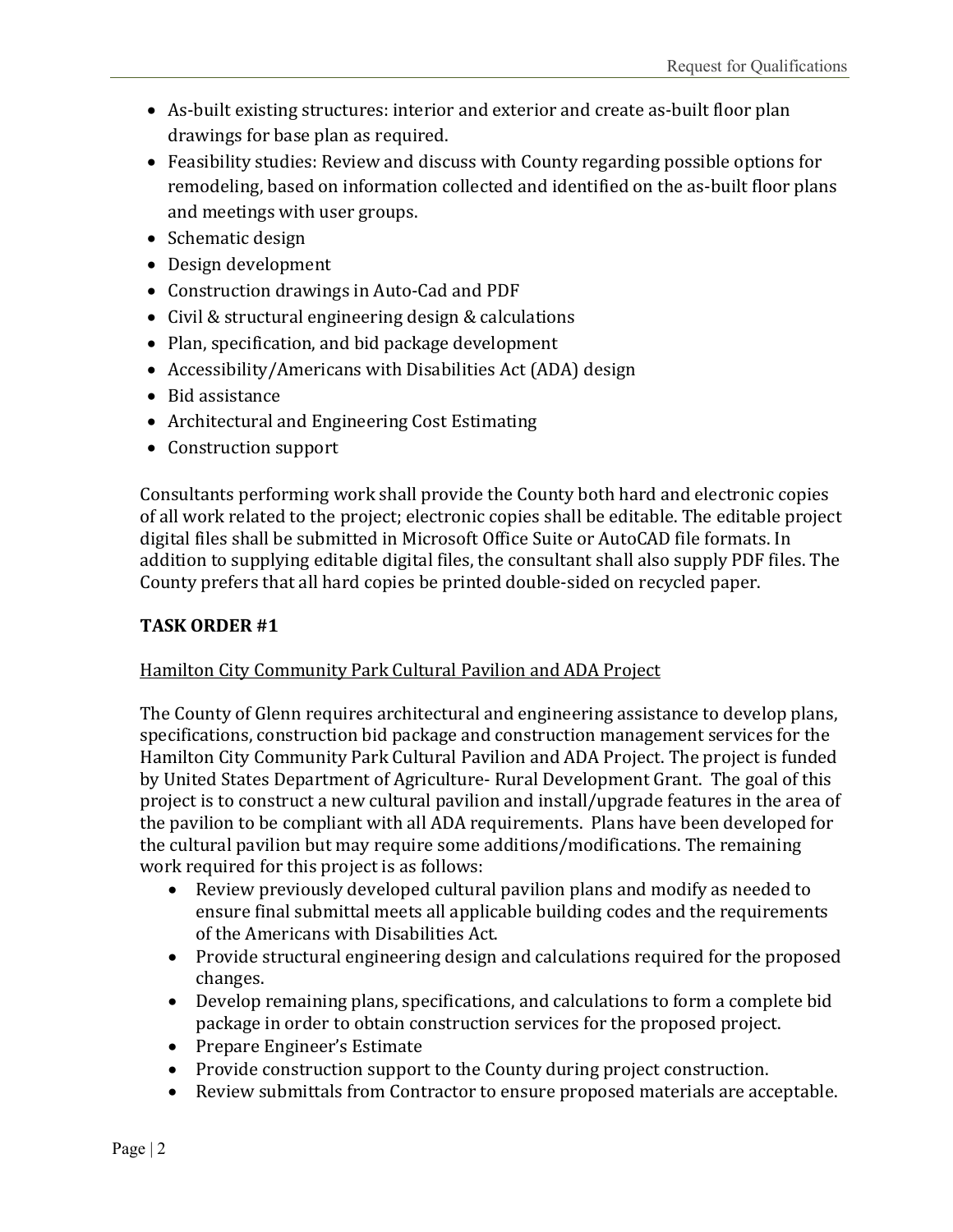| Category                  | <b>Description</b>                                                     | Unit<br><b>Value</b> |
|---------------------------|------------------------------------------------------------------------|----------------------|
| NEW PATH BROADWAY/ADA     | New Primary ADA Path of Travel                                         | 455 LF               |
| <b>PARKING</b>            |                                                                        |                      |
| NEW PATH TO PLAY AREA     | New ADA Path of Travel to Play Area                                    | 20 LF                |
| PLAY AREA                 | Enlarge existing play area, add fill and purchase ADA swing            | $\mathbf{1}$         |
| PLAY AREA                 | Enlarge existing play area, add fill and purchase ADA ring climber     | 1                    |
| <b>PARKING</b>            | Outline the access aisle in blue color.                                | $\mathbf{1}$         |
| PARKING                   | Provide a compliant International Symbol of Accessibility (ISA)        | $\mathbf{1}$         |
| <b>PARKING</b>            | Paint "NO PARKING" in 12-inch white letters.                           | 1                    |
| PARKING                   | Repaint the ISA marking in the parking space.                          | $\mathbf{1}$         |
| <b>PARKING</b>            | Re-stripe the access aisle so as to discourage parking.                | $\mathbf{1}$         |
| <b>PARKING</b>            | Re-stripe the existing parking space marked as accessible              | 1                    |
| <b>PARKING</b>            | Provide a permanently posted reflectorized sign that includes an       | 1                    |
|                           | International Symbol of Accessibility symbol at the head of the        |                      |
|                           | parking space.                                                         |                      |
| <b>PARKING</b>            | Re-stripe the van-accessible space to provide at least a 144" wide     | 1                    |
|                           | van space, or a 108" wide space with a 96" wide compliant              |                      |
|                           | passenger side access aisle.                                           |                      |
| PARKING                   | Provide a \$250.00 fine sign at the parking space below the ISA        | $\mathbf{1}$         |
| PARKING                   | Post a sign in a conspicuous place to the entrance of the parking lot, | 1                    |
|                           | or immediately adjacent to and visible from each accessible parking    |                      |
|                           | space.                                                                 |                      |
| <b>GROUP PICNIC TABLE</b> | Decrease the table height to less than or equal to 34 inches.          | $\mathbf{1}$         |
| PICNIC TABLE- BROADWAY&   |                                                                        | 1                    |
| 3rd St.                   | Purchase and install ADA compliant table                               |                      |
| PICNIC TABLE- BASKETBALL  | Purchase and install ADA compliant table                               | 1                    |
| COURT                     |                                                                        |                      |

The above list of project categories and anticipated project work is not comprehensive and the County reserves the right to add or subtract architectural and engineering services as necessary.

#### **TASK ORDER #2**

#### Conversion of Juvenile Detention Center Front Lobby to Reception Area and Office Space

The County of Glenn requires architectural and engineering assistance to develop plans, specifications, construction bid package and construction management services for the Juvenile Hall Front Lobby Conversion project. The goal of this project is to upgrade a portion of an existing County owned building to meet the requirements of Health and Human Services Agency. The remaining work required for this project is as follows:

 Develop plans, specifications, and calculations to form a complete submittal package in order to obtain a building permit for the proposed project to ensure final submittal meets all applicable building codes and the requirements of the Americans with Disabilities Act.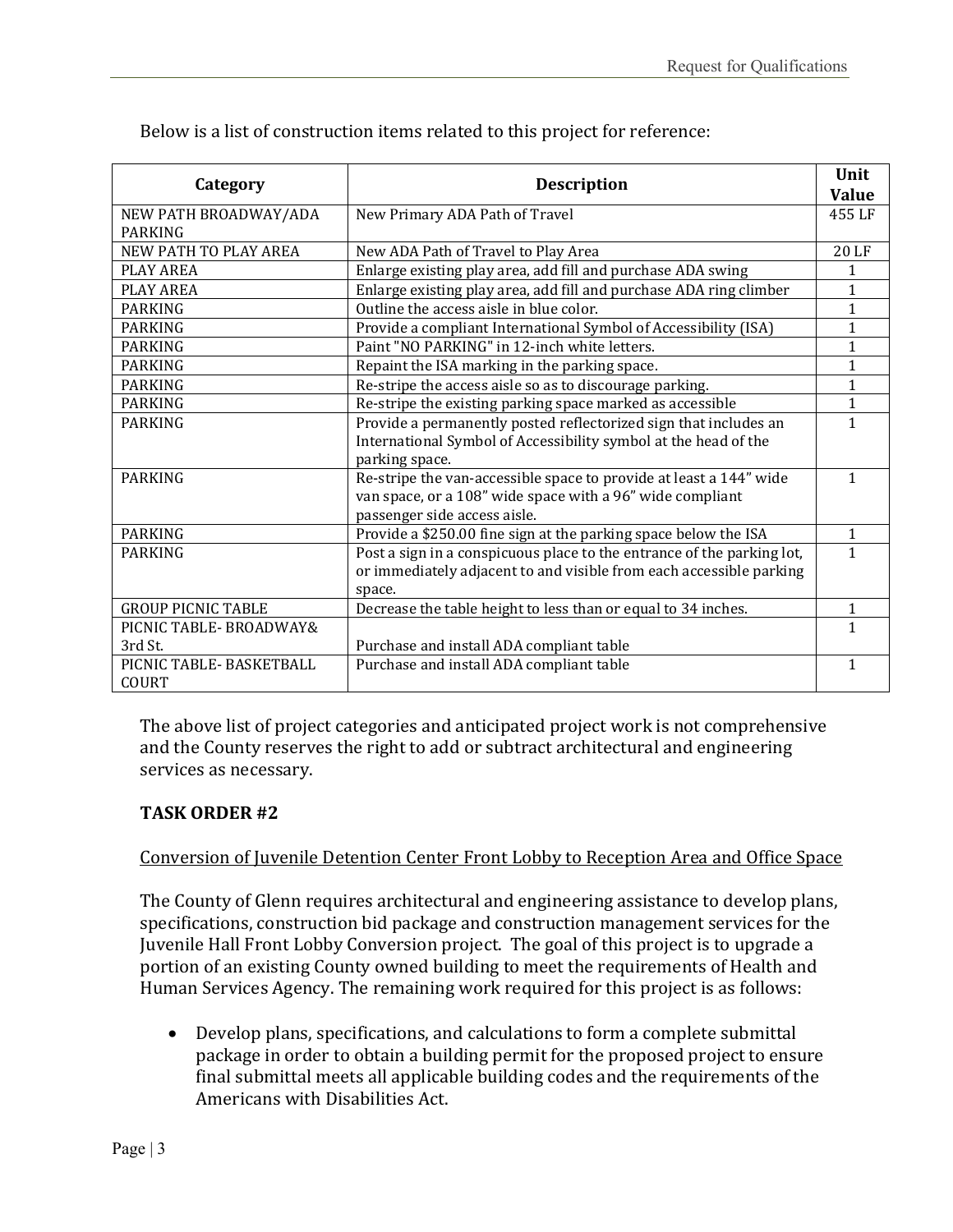- Provide structural engineering design and calculations required for the proposed changes.
- Prepare Engineer's Estimate
- Prepare bid package for construction.
- Provide construction support to the County during project construction.

The above list of project categories and anticipated project work is not comprehensive and the County reserves the right to add or subtract architectural and engineering services as necessary. Floor Plan layout and accessibility assessment report is available as a resource upon request.

#### **TASK ORDER #3**

#### Willows Memorial Hall Office Expansion and ADA Upgrade Project

The County of Glenn requires architectural and engineering assistance to develop plans, specifications, construction bid package and construction management services for the Willows Memorial Hall Office Expansion and ADA Upgrade Project. The goal of this project is to finish construction of the interior portion of one existing County owned building to provide office and conference room space that meets the requirements of the Americans with Disabilities Act and the California Building Code. The remaining work required for this project is as follows:

- Develop plans, specifications, and calculations to form a complete submittal package in order to obtain a building permit for the proposed project to ensure final submittal meets all applicable building codes and the requirements of the Americans with Disabilities Act.
- Provide structural engineering design and calculations required for the proposed changes.
- Prepare Engineer's Estimate
- Prepare bid package for construction.
- Provide construction support to the County during project construction.

The project is located within a historic registered building.

The above list of project categories and anticipated project work is not comprehensive and the County reserves the right to add or subtract architectural and engineering services as necessary. Floor Plan layout and accessibility assessment report is available as a resource upon request.

#### **IV. CONTRACT REQUIREMENTS**

Consultants will receive written notification of their selection or non-selection. The final contract will need to be approved by the Glenn County Board of Supervisors and signed by an authorized representative of the consultant. A sample agreement has been attached to this RFQ for reference (Attachment A). The consultant shall adhere to the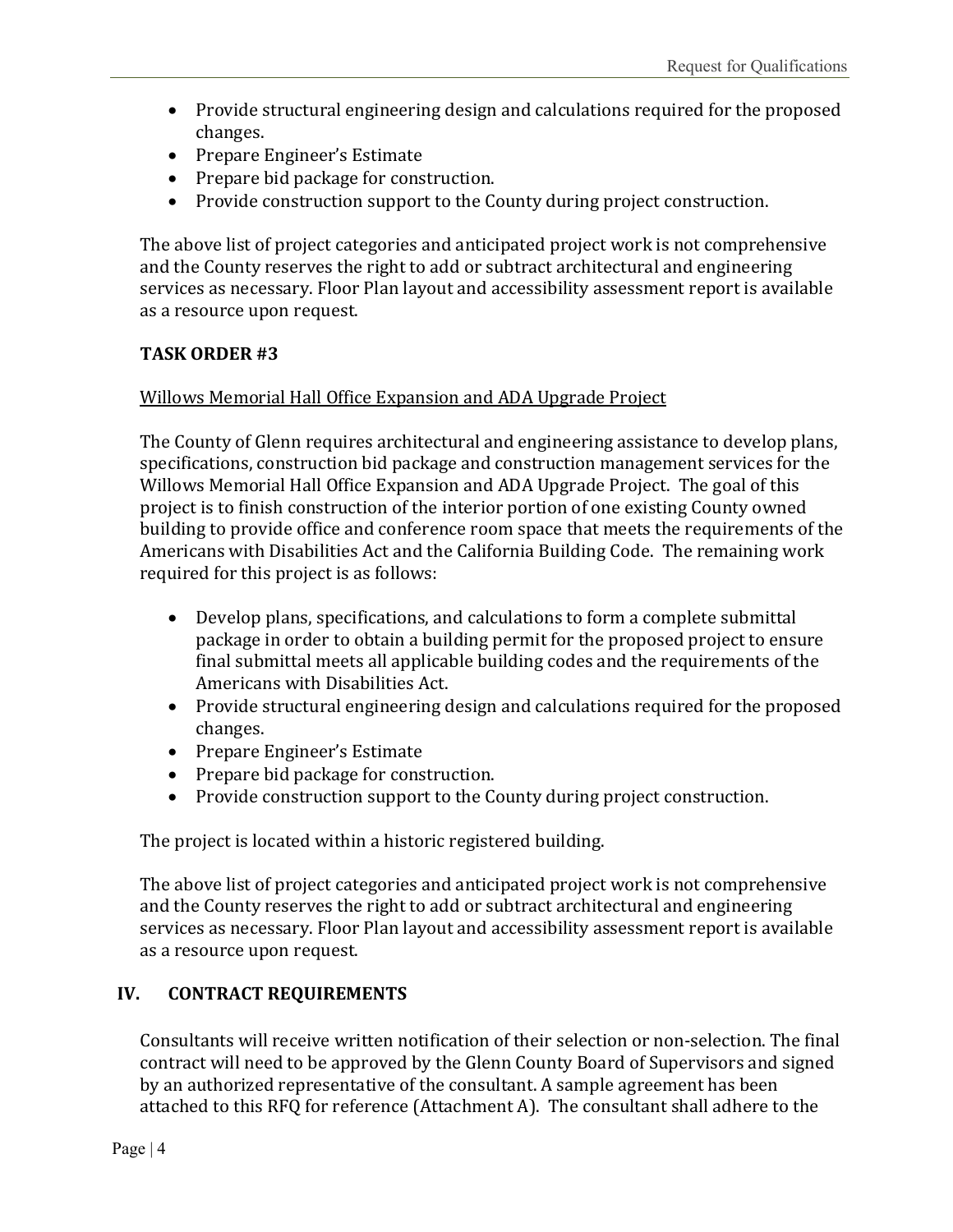provisions of this agreement. The consultant shall advise the County in their SOQ of any provisions for which they have alternative wording, or any provisions which they cannot accept.

The consultant agrees that should it be awarded a contract, the consultant shall not discriminate against any person who performs any work thereunder because of age, race, color, sex, religion, creed, national origin, marital status, political affiliation, or disability.

Services will begin upon the successful execution of the contract and will be valid for a three-year term. Any extensions to the initial three-year period must be mutually agreed upon in writing by the County and consultant and extended on an annual basis. The maximum term of the contract is five years.

Consultant has the authority to procure sub-consultants for specialized services with written authorization from County. Consultant shall procure sub-consultants in accordance with all applicable local, state, and federal legislation. Consultant must submit a list of proposed subcontractors with their response to each Task Order issued by the County.

The consultant is responsible for performing the work required under the contract in a manner acceptable to the County. The consultant's organization and all associated subconsultants must be identified within the consultant's response to a task specific Request for Proposal (RFP). If the consultant wishes to use subconsultants not specified in the SOQ, prior written approval must be obtained from the County. If required by local, state or federal regulations, the subcontract must contain all required provisions of the prime contract.

Not-to-exceed limits are to be set per contract amendment. If consultant is awarded multiple Task Order as a result of this RFQ then the not to exceed limits shall be compounded.

Prevailing wages will apply when required by local, state or federal regulation. California State Prevailing Wage information is available through the California Department of Industrial Relations websites below:

- DIR FAQ website: http://www.dir.ca.gov/OPRL/FAQ\_PrevailingWage.html
- DIR Wage Determination website: http://www.dir.ca.gov/oprl/DPreWageDetermination.htm

#### **V. SUBMITTAL CONTENTS**

| Due Date                                                                   | 3:00 pm on Thursday, March 10, 2022 |
|----------------------------------------------------------------------------|-------------------------------------|
| <b>Required Copies</b><br>Three (3) copies and one (1) electronic version, |                                     |
|                                                                            | either in PDF or Word format        |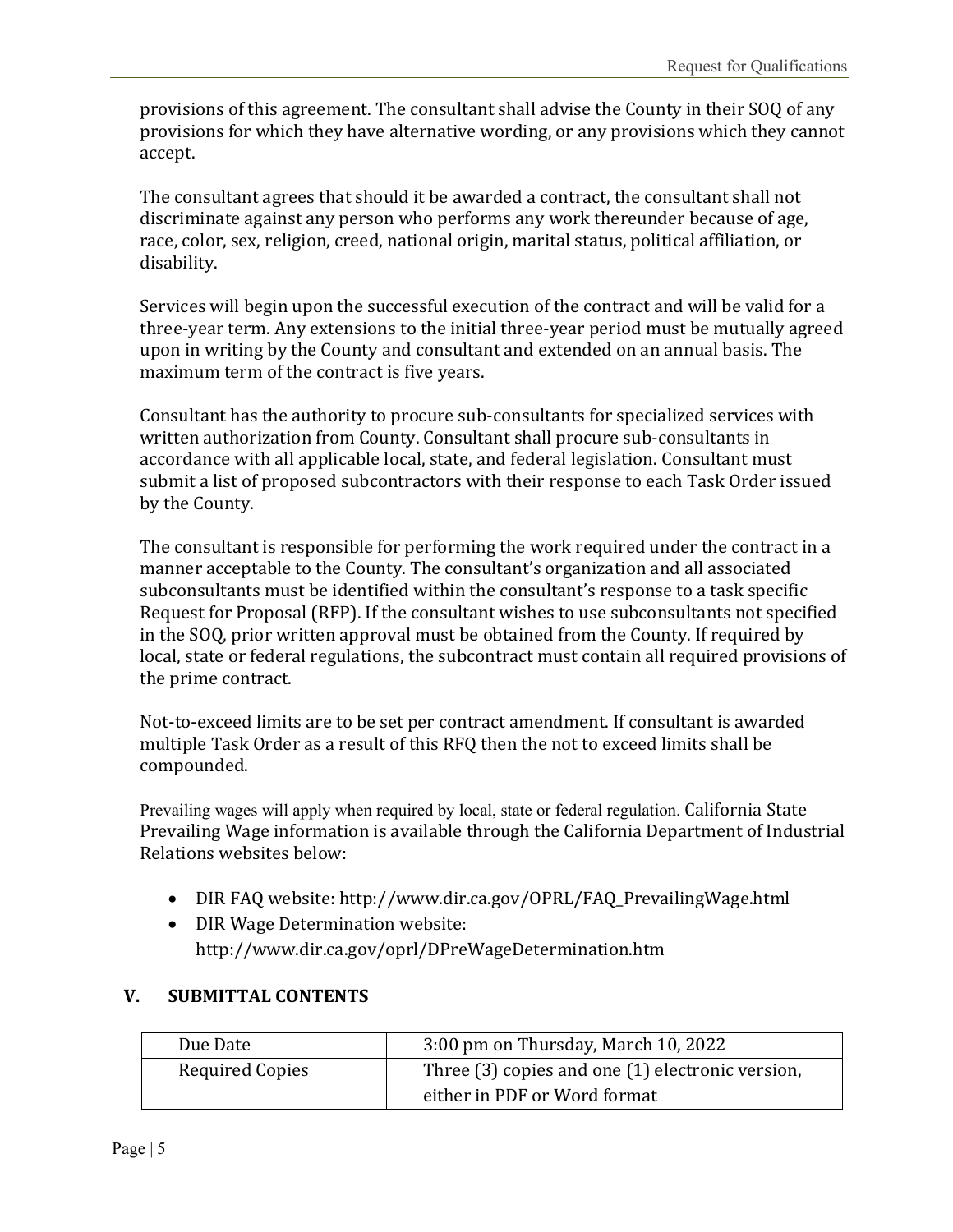| Submit To                | County of Glenn<br><b>GENERAL SERVICES DEPARTMENT</b><br>453 E. County Road 49 ½<br>Willows, CA 95988<br>Attention: Joe Bettencourt<br>Facilities2@countyofglenn.net                                                                                                     |
|--------------------------|--------------------------------------------------------------------------------------------------------------------------------------------------------------------------------------------------------------------------------------------------------------------------|
| Submittal Identification | The submittal package's exterior shall be clearly<br>marked "Statement of Qualifications to Provide On-<br>Call Architectural and engineering services for<br>Various County Projects" and the Consultants<br>Department of Industrial Relations registration<br>number. |

Submittals shall be a maximum of twenty (20) single-sided or ten (10) double-sided bound pages, including the introductory letter and resumes. Paper size shall be Letter (8.5" x 11") and a minimum font size of 12 shall be utilized.

Additional information that proposers deem relevant to the selection process may be included; however, concise and focused submittals are strongly encouraged. By submitting a SOQ, and unless otherwise stated, it is understood that consultant has reviewed all relevant information, and, that based on that review, consultant has developed an informed understanding of the projected scope of work and has satisfied themselves with the applicable conditions and requirements expressed in this document.

These guidelines are provided for standardizing the preparation and submission of the SOQ by all consultants for professional services. The intent of these guidelines is to assist proposers in the preparation of their submittal, to simplify the review process by the County of Glenn, and to provide standards for the evaluation of all SOQ.

Statements of Qualifications shall contain the following information in the order listed:

#### **A. Introductory Letter**

The Introductory (or transmittal) letter shall be addressed to: Scott H. DeMoss, County Administrative Officer 525 W. Sycamore St., Ste. B1 Willows, CA 95988

The introductory letter shall include the consultant's primary contact name, mailing address, telephone number, facsimile number, and email address. The letter shall address the consultant's understanding of the project and any other information deemed pertinent by the consultant. The letter shall also indicate any conflicts or non-acceptability of the terms and conditions of the contract, which is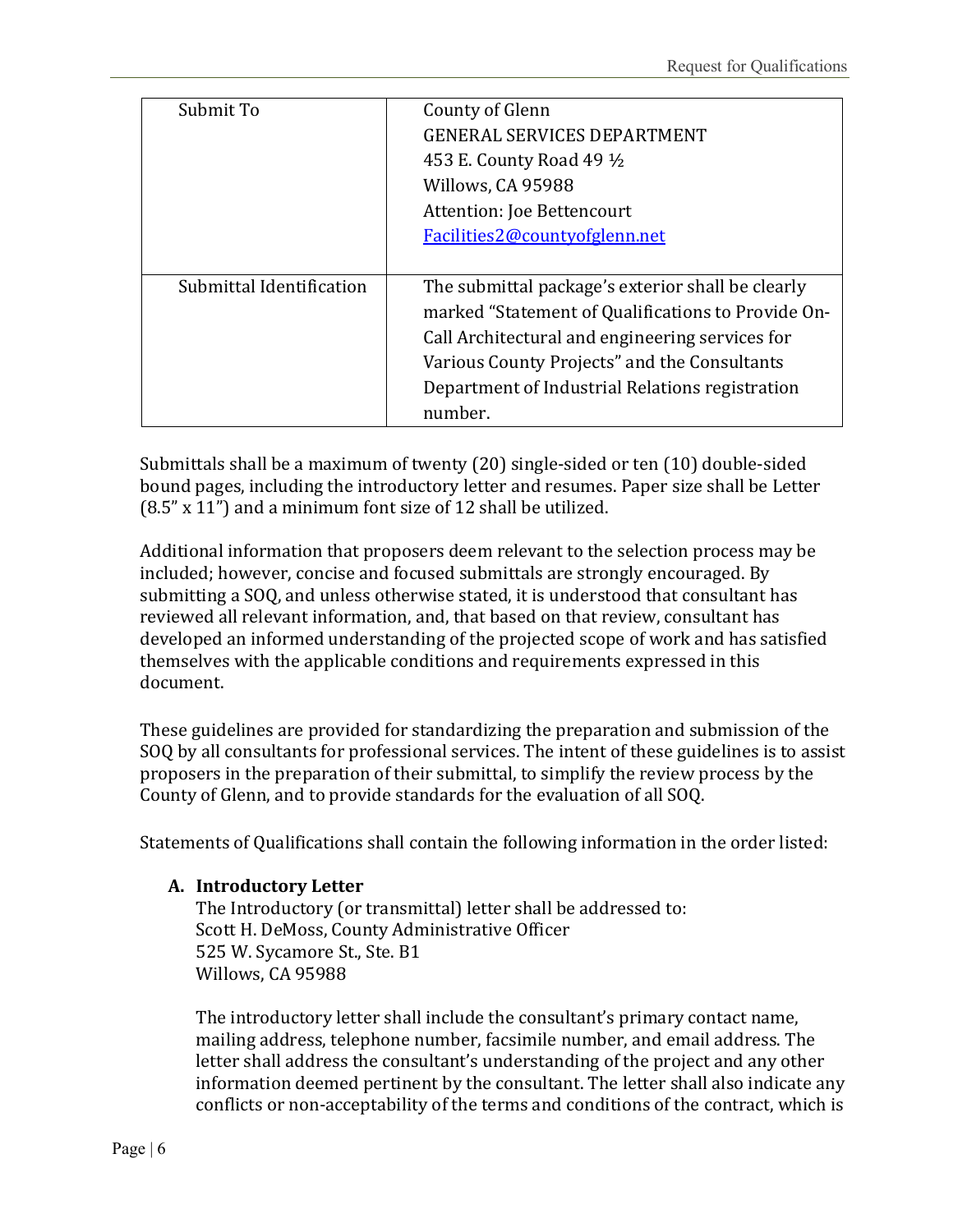attached to this RFQ. Proposed deviations and modifications to the contract should be clearly noted and supporting reasons provided. Changes to the agreement will not be considered by the County of Glenn once the consultant selection has been completed.

#### **B. Office Location Where Work will be performed**

Include the office(s) where work will be conducted by the consultant.

#### **C. Qualifications and Experience**

Identify key staff and any subconsultants proposed for the project team. Describe the responsibilities of the staff and the anticipated extent of involvement with a project. Any changes in key personnel and subconsultants after the award of contract must be requested in writing, and approved by the County of Glenn before the change is made. Three (3) references are to be listed for the consultant and each subconsultant. References may be contacted as part of the selection process.

The SOQ must clearly describe the consultant's ability for undertaking and performing the scope of work. It must list projects of similar work performed by the proposed project team. These projects must illustrate the quality and past performances of the project team. A discussion of challenges faced, and solutions developed by the team is recommended. Contact names and current telephone numbers are to be provided for each referenced project. The projects listed should include the names of staff and other team members involved in the work.

The consultant is reminded that their SOQ shall be specific and concise.

#### **D. Federal and State Requirements**

Consultant and subconsultants must meet all federal and state requirements as may be applicable. The consultant should address any such requirements in the SOQ.

#### **E. Supporting Information**

The consultant may include resumes, brochures, and other supporting information in this section.

#### **F. Financial Management and Accounting System Requirements**

Describe consultants' financial management and accounting system and how it meets 48 CFR Part 16.301-3, 49 CFR Part 18, and CR Part 31.

#### **G. Required Forms**

All proposers must complete and submit the Vendor Application, provided in Attachment C, with their SOQ. Additionally, a W-9 shall also be submitted.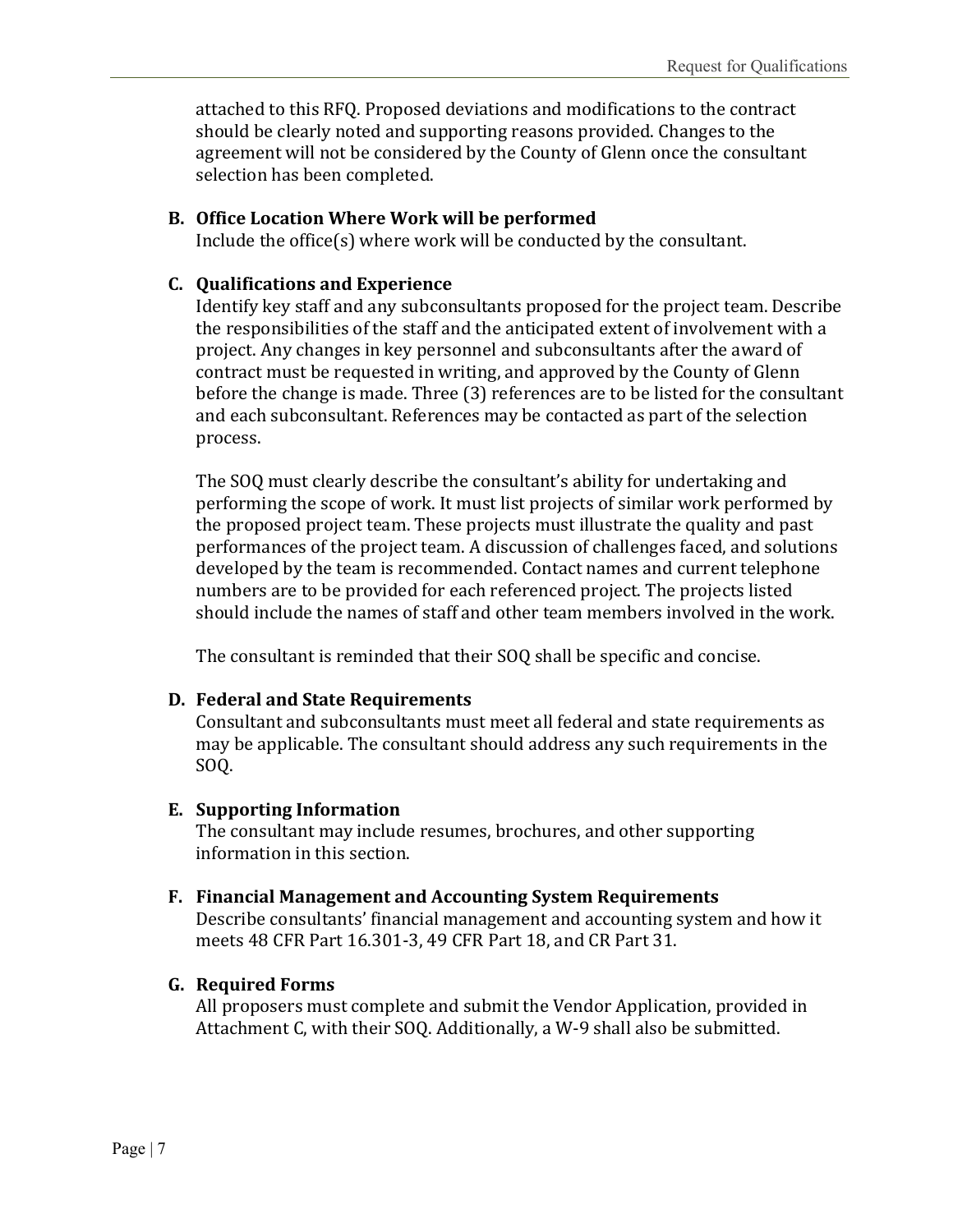#### **VI. EVALUATION CRITERIA**

The SOQ to provide architectural and engineering services submitted in response to this Request for Qualifications will be used as a basis for selecting the architectural and engineering consultant for various County projects. The SOQ will be evaluated and ranked according to the criteria provided in Attachment B of this RFQ.

#### **VII. SELECTION PROCESS**

After the period has closed for receipt of SOQ's, each submittal will be opened and examined to determine compliance with the requirements specified in this RFQ. Any submittal that does not meet the format requirements will be eliminated from competition and returned to the consultant. The County of Glenn may reject any submittal if it is conditional, incomplete, or contains irregularities. The County of Glenn may waive an immaterial deviation in a SOQ; however, the waiver shall in no way modify the RFQ documents or excuse the consultant from full compliance with the contract requirements if awarded a contract.

The selection panel will review each submittal that meets the format requirements. Panel members will individually evaluate each submittal in accordance with the evaluation criteria shown in Attachment B.

The panel members will meet to tally and average scores for each SOQ, then the submittals will be ranked based on the scores. Based on the rankings, the County of Glenn will establish a shortlist and, if deemed necessary by the County, interview the top firms on this list. The successful consultant will be subject to verification of non-fraud and for listing on the debarred Contractors/Consultants list.

This Request for Qualifications does not commit the County of Glenn to award a contract, to pay any costs incurred in the preparation of a SOQ for this request, or to procure or contract for services. The County of Glenn reserves the right to accept or reject any or all submittals received as a result of this request, to negotiate with any qualified firm, or to modify or cancel in part or in its entirety the Request for Qualifications if it is in the best interest of the County of Glenn to do so.

Upon approval of the selected consultant by County of Glenn, a written agreement will be prepared, executed by the consultant, and reviewed by the County of Glenn for approval and execution. Following contract execution, individual task orders will be issued.

All products used or developed in the execution of any contract resulting from this Request for Qualifications will remain in the public domain at the completion of the contract.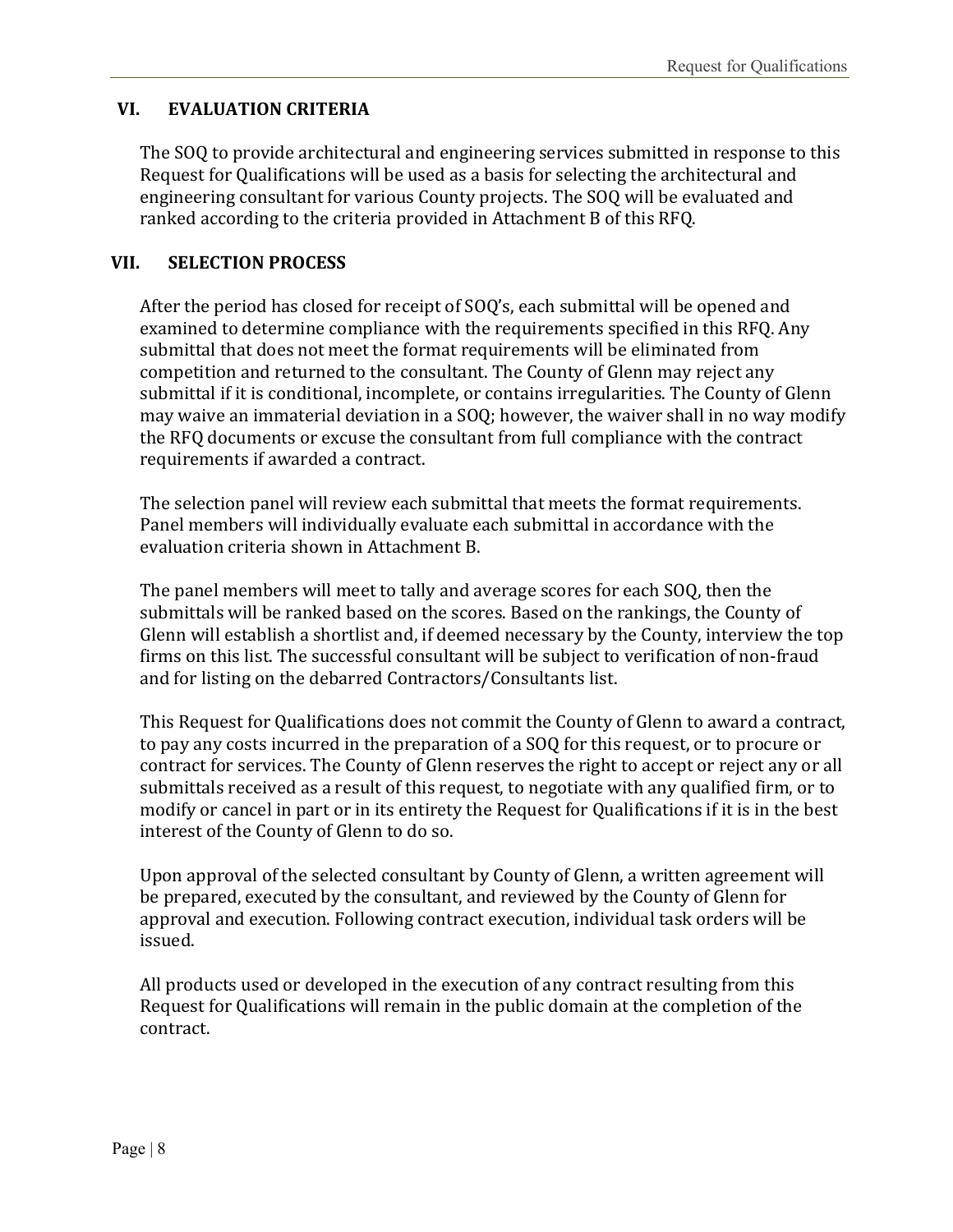#### **VIII. AUDIT AND REVIEW PROCESS**

State and federal requirements as well as specific contract requirements, serve as the standards for audits and reviews performed. The local agencies, consultants, and subconsultants are responsible for complying with state, federal, and specific contract requirements. The County reserves the right to audit any contract. Applicable standards include, but are not limited to:

- 23 CFR, Chapter 1, Part 172 Administration of Engineering and Design Related Service Contracts;
- 48 CFR, Federal Acquisitions Regulation Systems (FAR), Chapter 1 FAR, Part 31- Contract Cost Principles and Procedures;
- 48 CFR, Chapter 99 Cost Accounting Standards, Subpart 9900;
- 49 CFR, Transportation, Subtitle A, Office of the Secretary of Transportation, Volume 1, Part 18, Uniform Administrative Requirements for Grants and Cooperative Agreements to State and Local Government;
- 49 CFR, Part 18.20 Standards for Financial Management Systems;
- 23 USC, Part 112 Letting of Contracts;
- United States Government Accountability Office, Government Auditing Standards (GAS);
- Proposed contract terms and conditions.

Contracts shall not be awarded to a consultant without an adequate financial management and accounting system as required by 48 CFR Part 16.301-3, 49 CFR Part 18 and 48 CFR Part 31.

#### **IX. DISPUTE RESOLUTION**

Should any consultant dispute the County of Glenn's determinations and findings during this RFQ process, such consultant shall give the County of Glenn written notice of the matter in dispute within five (5) days of consultant's first knowledge of the decision or determination. The consultant shall thereafter, within ten (10) days of consultant's first knowledge of the County of Glenn's decision or determination in dispute, provide the County of Glenn with a complete and comprehensive "Statement of Dispute" that discusses all the reasons why the consultant disputes the County of Glenn's determination or decision, and submit all documentary evidence relied on by the consultant. The Statement of Dispute must meet the following conditions and requirements:

- Provide a complete statement of the factual and legal basis for the protest;
- Refer to the specific portions of the RFQ which form the basis for the protest, and all documentary evidence relied upon;
- Include the name, address, and telephone number of the person representing the protesting party;
- The party filing the Statement of Dispute must concurrently transmit a copy of the initial protest document and any attached documentation to all other parties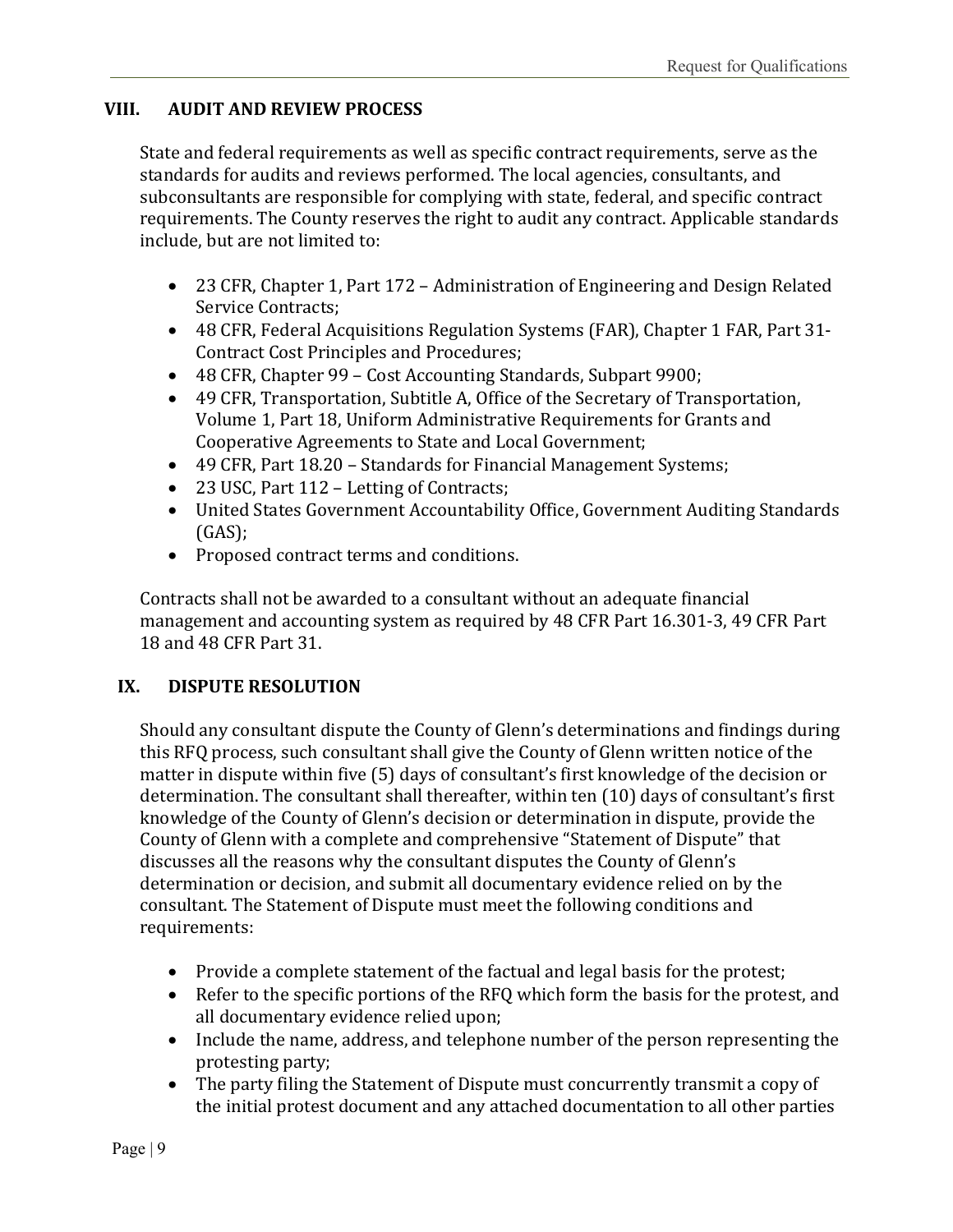with a direct financial interest, which may be adversely affected by the outcome of the protest. Such parties shall include all other consultants, who shall have seven (7) calendar days to respond to the Statement of Dispute; and

 The Statement of Dispute must be submitted to the Glenn County General Services Department, Attn: Joe Bettencourt, 453 E. County Road 49 ½, Willows, CA 95988. The County of Glenn will review the Statement of Dispute, may elect to hold an administrative hearing thereon, and may request consultant to produce further evidence as the County of Glenn deems material to a decision on the issue, after which time, the County of Glenn will issue a determination which shall be final. The procedure and time limits set forth in this paragraph are mandatory and are the consultant's sole and exclusive remedy in the event of protest. Failure to comply with these procedures shall constitute a waiver of any right to further pursue the protest, including filing a Government Code Claim or legal proceedings. Failure to strictly follow this procedure shall waive any further rights to dispute the County of Glenn's decisions and determinations made during the RFQ process.

#### **X. SCHEDULE OF WORK**

The anticipated selection process schedule is shown below.

| No. | <b>Item of Work</b>                          | Date              |
|-----|----------------------------------------------|-------------------|
| 1   | <b>RFQ Release</b>                           | February 18, 2022 |
| 2   | Deadline for submission of written questions | March 03, 2022    |
| 3   | Submittals due                               | March 10, 2022    |
| 4   | <b>Evaluation of Submittals</b>              | March 11, 2022    |
| 5   | Notice of Contract award                     | March 29, 2022    |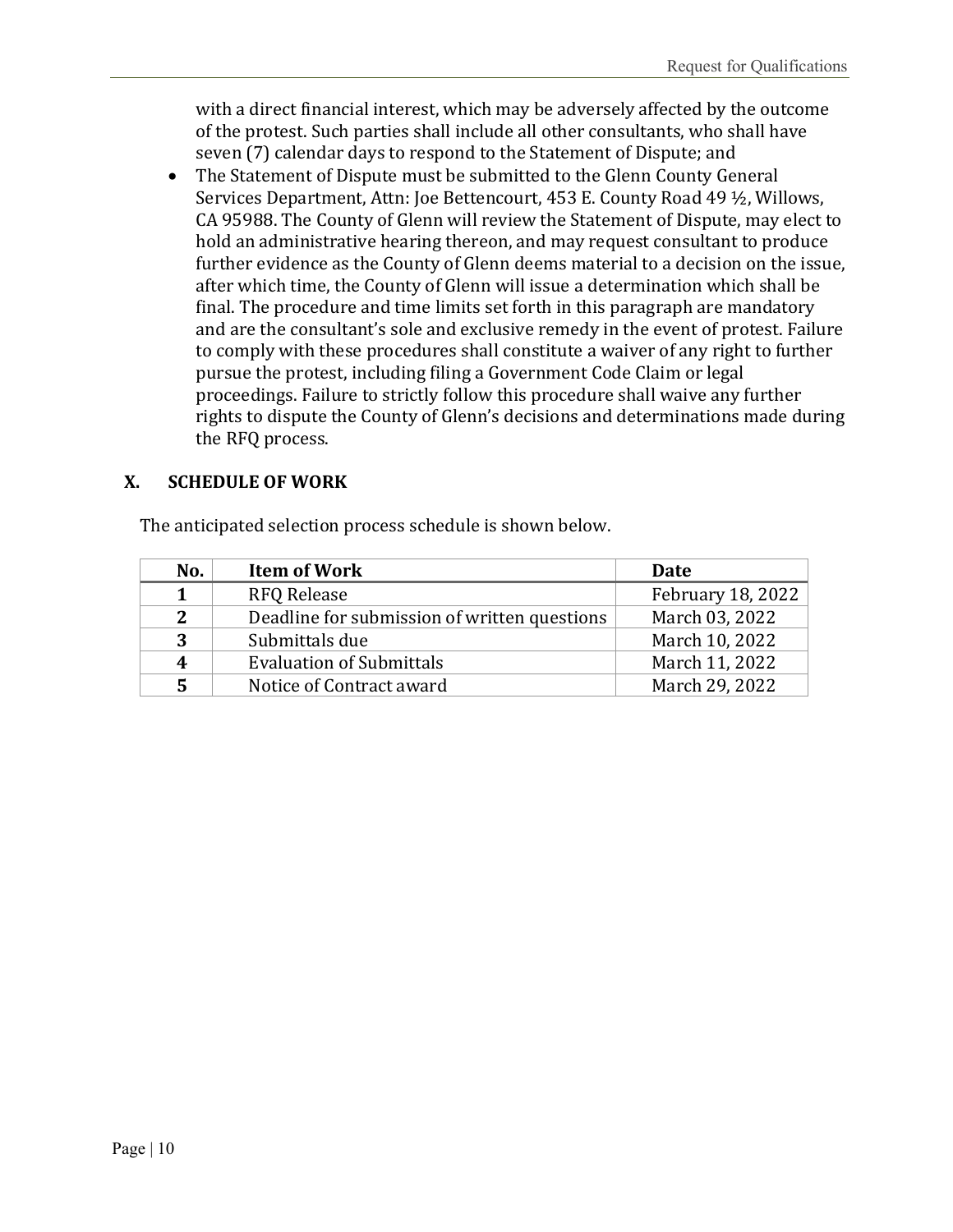# **ATTACHMENT A**

#### **INDEPENDENT CONTRACTOR AGREEMENT**

This Independent Contractor Agreement ("Agreement") is made and entered into this day of  $\frac{1}{20}$ , 20 , by and between Glenn County, a political subdivision of the State of California ("County"), and *Consultant Name*. ("Consultant").

#### **RECITALS:**

A. County has determined that it is desirable to retain Consultant to provide *brief description of services to be provided*; and

B. Consultant represents that it possesses the qualifications, experience, and facilities necessary to perform the services contemplated herein and has proposed to provide those services; and

C. Consultant represents and warrants that Consultant is an independently established business entity formed as a *[sole proprietorship, partnership, limited liability company, limited liability partnership, or corporation]*, that customarily provides services of the same nature as the services provided for County under this Agreement; and

D. Consultant represents and warrants that Consultant advertises these services to and contracts with entities other than County; and

E. Consultant represents and warrants that Consultant maintains a separate business location and has all required business licenses and tax registration, if any, in order to perform services under this Agreement; and

F. The County desires to retain Consultant to perform the proposed services.

County and Consultant agrees as follows:

#### **AGREEMENT:**

1. Scope of Services. Pursuant to Government Code Section 31000, County retains Consultant to perform all the professional services described in Exhibit "A" which is attached hereto and incorporated herein by this reference which shall include *Briefly Describe Services to be Provided*. ("Services"). The specific services to be provided shall be identified in Task Orders which shall be submitted to Consultant for approval from time to time during the term of the Agreement. Consultant shall have thirty (30) days after receipt within which to accept or reject the Task Order. Acceptance of a Task Order shall be evidenced by Consultant signing and returning the Task Order to County. Such acceptance shall be deemed an amendment under Paragraph 24 of this Agreement.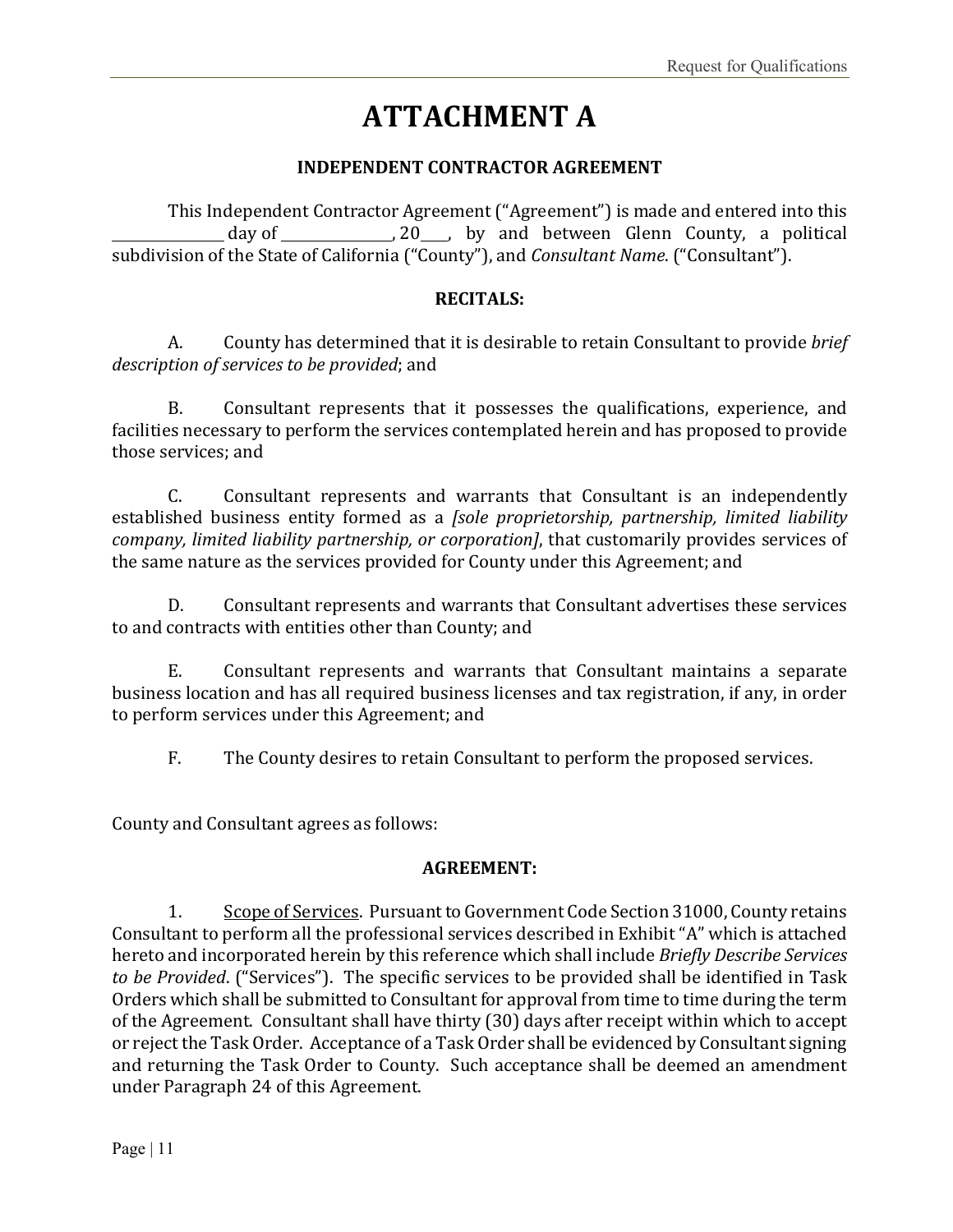2. Term. Services under this Agreement shall commence on *[date]*, and shall continue until *[date]*, or until the agreement is terminated by either party in accordance with the provisions of this Agreement. Consultant shall commence work within seven (7) days of receiving each Task Order and shall work diligently and in good faith to complete those services in an expeditious manner.

#### 3. Compensation.

A. The total amount payable under this Agreement shall not exceed the sum of *Dollar Amount in Words (\$XX,XXX.XX)* during the term of the Agreement. The County shall make no payment to Consultant in any greater amount for any extra, further, or additional services, unless such services and payment therefore have been mutually agreed to and this Agreement has been formally amended in accordance with the provisions of this Agreement. Notwithstanding the foregoing, it is mutually agreed that if, for the current fiscal year and/or any subsequent fiscal years covered by this Agreement, insufficient funds are appropriated to make the payments called for by this Agreement, this Agreement shall be of no further force and effect. In this event, the County shall have no liability to pay any further amounts whatsoever to Consultant or furnish any other consideration under this Agreement and Consultant shall not be obligated to perform any further services under this Agreement. If funding for any fiscal year is reduced or deleted for the purposes of this program, the County shall have the option to either cancel this Agreement with no further liability incurring to the County, or offer an amendment to Consultant to reflect the reduced amount available to the program. The parties acknowledge and agree that the limitations set forth herein are required by Article XVI, section 18 of the California Constitution. Consultant acknowledges and agrees that Article XVI, section 18 of the California Constitution supersedes any conflicting law, rule, regulation or statute.

B. County shall compensate Consultant for the services described in Paragraph 1 on a Time and Materials basis at the rates set forth in Section 4 of Exhibit A.

C. Each Task Order shall be in the form set forth in Exhibit "B" attached hereto and incorporated herein by this reference and shall contain a not-to-exceed amount for the services described therein. Consultant shall not perform out-of-scope or out-ofbudget work without County's prior written approval. In no event shall the cumulative amount of all Task Orders exceed the amount of *Dollar Amount in Words (\$XX,XXX.XX)* dollars unless approved by the Glenn County Board of Supervisors.

D. To the extent that Consultant is entitled to reimbursement for travel, meals, and lodging, such reimbursement shall be subject to the prior approval of the *Department Head Entering into the Agreement* or authorized deputy and shall be reimbursed in accordance with the County's Reimbursement for Expenses policy set forth in Chapter 7.02 of The Book of Administrative Policies and Procedures of the County of Glenn.

E. Consultant agrees to testify at County's request if litigation is brought against County in connection with Consultant's work. Unless the action is brought by Consultant or is based upon Consultant's negligence or intentional tortious conduct, County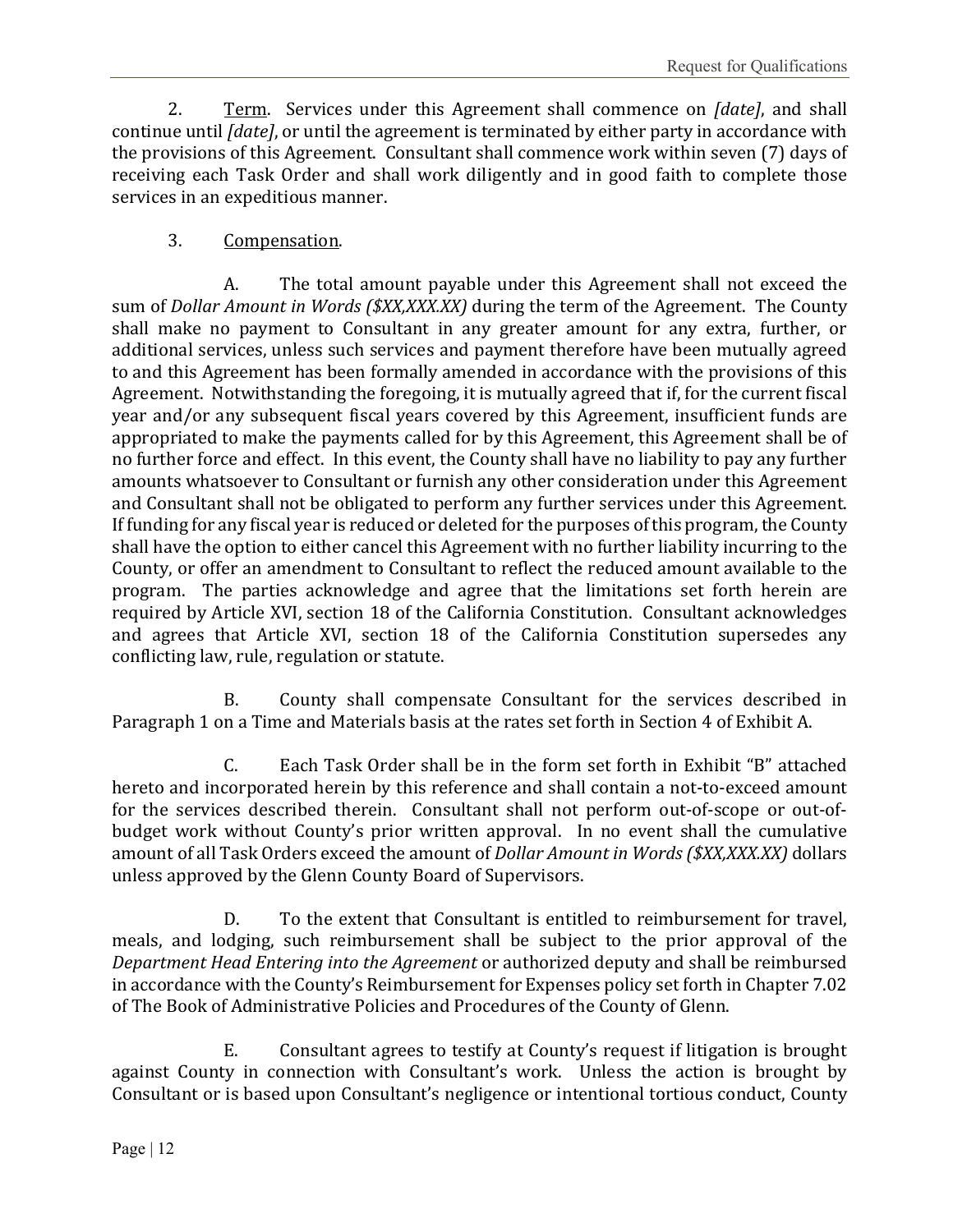will compensate Consultant for the testimony at Consultant's hourly rate as provided in Section 4 of Exhibit "A".

4. Invoice and Payments. Consultant shall submit invoices for services rendered during the preceding month. Consultant shall attach to each invoice documentation for the hours charged (if applicable) and the documentation shall include an itemized narrative of work completed during the period billed. The County shall pay invoices that are undisputed within thirty (30) days of receipt and approval. The parties agree to exercise good faith and diligence in the resolution of any disputed invoice amounts.

5. Notice. Any invoices, notices, or other documents required to be given under this Agreement shall be delivered either personally, by first-class postage pre-paid U.S. Mail, or overnight courier to the following addresses or such other address provided by the parties in accordance with this section:

#### **If to the County**:

*Department Head Department Name Address Willows, California 95988* Telephone: (530) XXX-XXXX

#### **If to Consultant**:

*Consultant Name Consultant Company Address Address Telephone:* 

Notice shall be effective upon receipt.

#### 6. Independent Contractor.

A. It is understood and agreed, and is the intention of the parties hereto, that Consultant is an independent contractor, and not the employee or agent of County for any purpose whatsoever. County shall have no right to and shall not control the manner or prescribe the method by which the professional services are performed by Consultant herein. Consultant shall be entirely and solely responsible for its acts and the acts of its agents, employees, and subcontractors while engaged in the performance of services hereunder. Consultant shall have no claim under this Agreement or otherwise against County for vacation pay, sick leave, retirement benefits, Social Security, workers compensation, disability, or unemployment insurance benefits or other employee benefits of any kind. The parties acknowledge that County shall not withhold from Consultant's compensation any funds for income tax, FICA, disability insurance, unemployment insurance or similar withholding and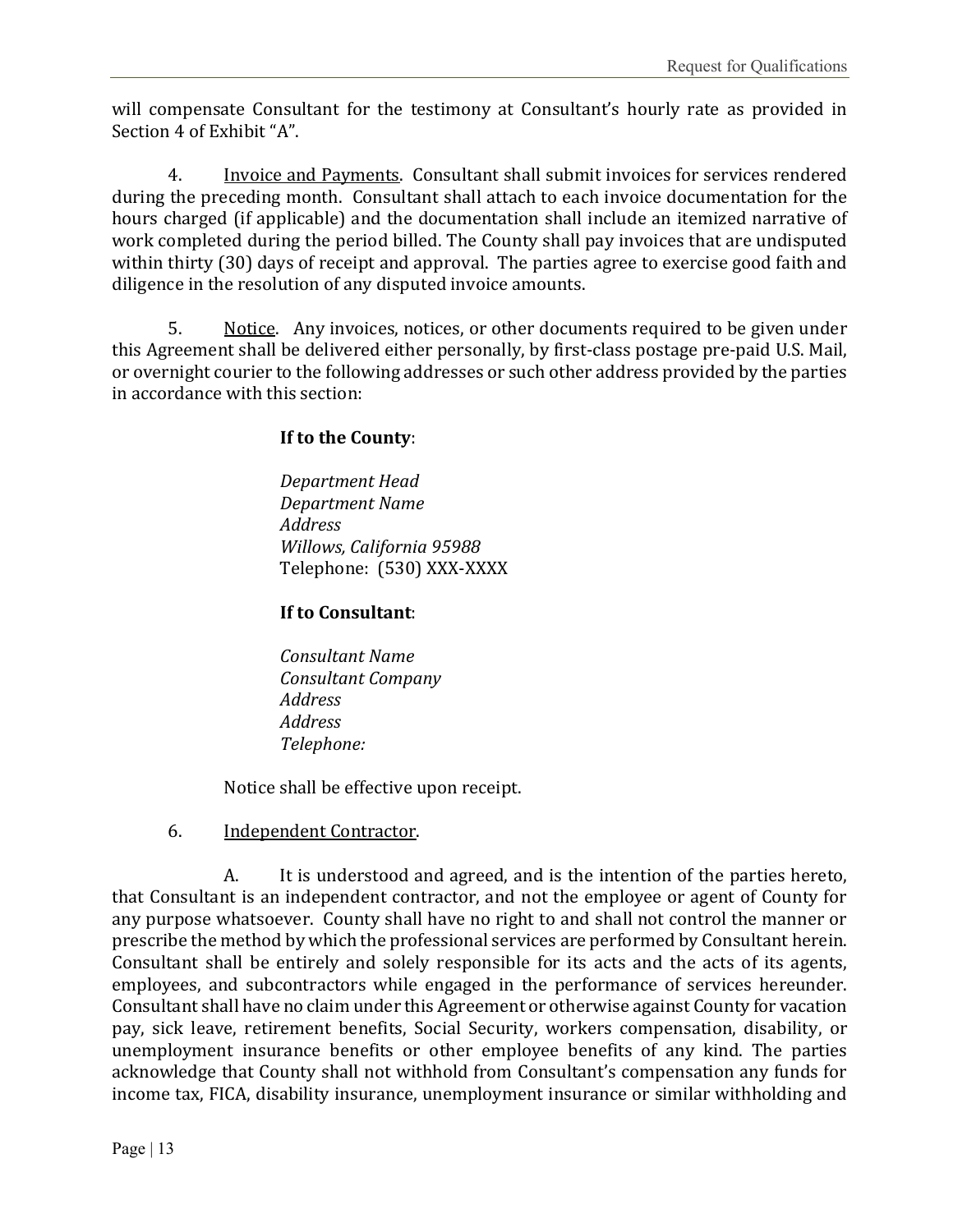Consultant is solely responsible for the timely payment of all such taxes and related payments to the state and federal governments, for itself and for its employees, agents, and subcontractors who might render services in connection with this Agreement. The Consultant shall inform all persons who perform any services pursuant to this Agreement of the provisions of this section.

B. In the event that the Consultant's activities under this Agreement, or any of them, are found by any state or federal agency to be those of an employee rather than an independent contractor, Consultant agrees to indemnify County and hold County harmless for any damages, costs, or taxes imposed upon it pursuant to the Internal Revenue Code or state or federal taxing laws, including but not limited to any penalties and interest which County may be assessed by such state or federal agency for failing to withhold from the compensation paid to Consultant under this Agreement any amount which may have been required to be withheld by law.

C. In the event that the Consultant's activities under this Agreement, or any of them, are found by the California Public Employee's Retirement System (CalPERS) to be those of an employee rather than an independent contractor, Consultant shall defend (with legal counsel reasonably acceptable to the County), indemnify and hold harmless the County, it's officers, employees, and agents, from and against any and all claims, losses, costs, contributions, arrears, interest, damages, penalties, expenses and liabilities of every kind, nature and description (including incidental and consequential damages, court costs, attorneys' fees, litigation expenses and fees of expert consultants or expert witnesses incurred in connection therewith and costs of investigation) that arise out of, pertain to, or relate to, directly or indirectly, in whole or in part, the Services provided under this Agreement.

7. Authority of Consultant. It is understood that Consultant is to provide information, research, advice, recommendations, and consultation services to the County. Consultant shall possess no authority with respect to any County decision. The County is responsible for and shall make all governmental decisions related to work of Consultant.

8. Subcontracting and Assignment. Consultant shall not subcontract or assign any portion of the work to be performed under this Agreement without the prior written consent of County.

9. Ownership of Work Product. All technical data, evaluations, calculations, plans, drawings, details, specifications, estimates, reports, documents, or other work product of Consultant, in both paper and original electronic program forms, shall become the property of the County as they are produced and shall be delivered to the County upon completion of services. Consultant may retain copies for its files and internal use; however, Consultant shall not disclose any of the work products of this Agreement to any third party, person, or entity, without prior written consent of the County. Upon reasonable notice, County representatives shall have access to the work for purposes of inspecting same and determining that the work is being performed in accordance with the terms of the Agreement.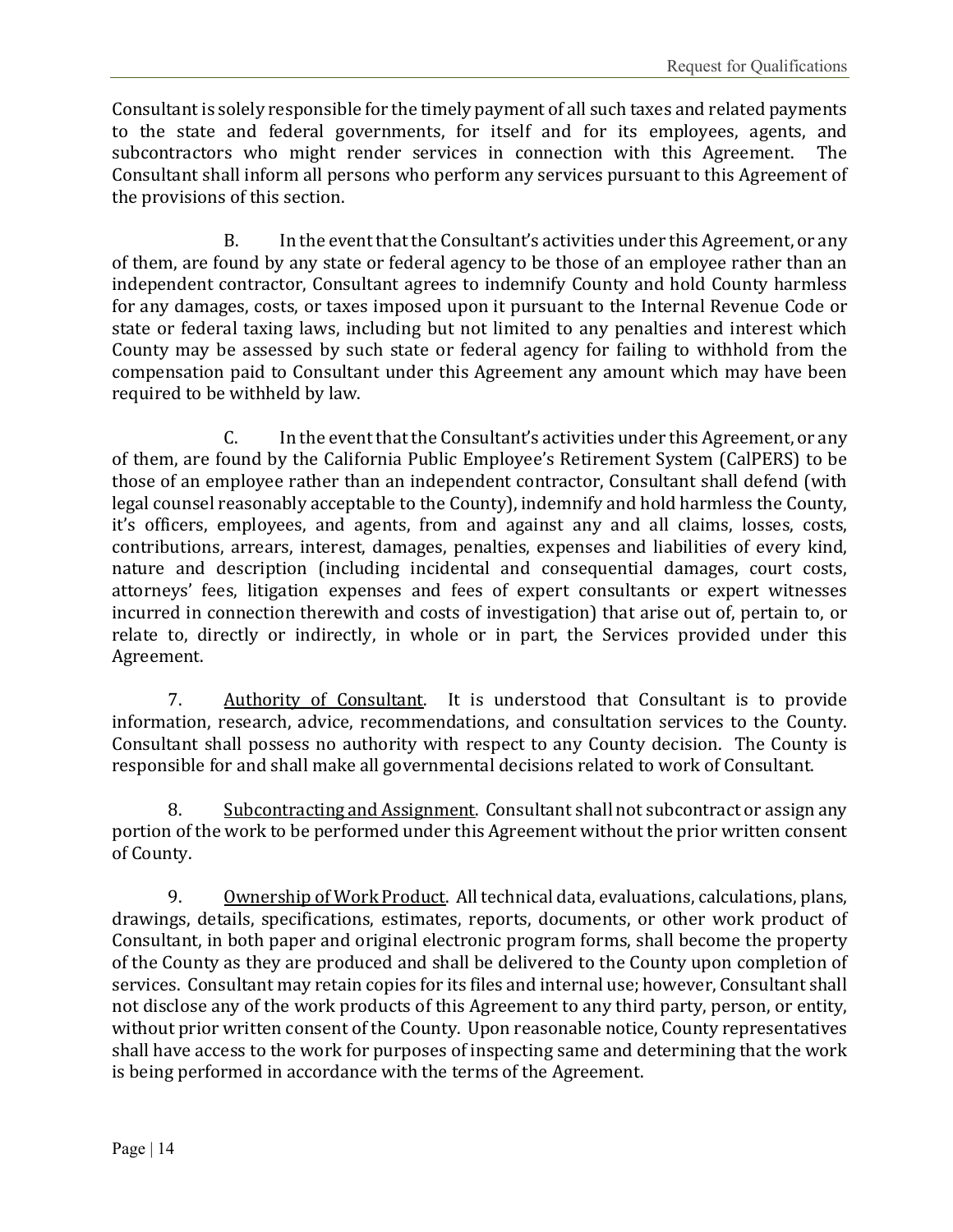10. Indemnification. To the fullest extent permitted by law, Consultant shall defend (with legal counsel reasonably acceptable to the County), indemnify and hold harmless the County, it's officers, employees, and agents, from and against any and all claims, losses, costs, damages, injuries (including injury to or death of an employee of Consultant or its subcontractors), expenses and liabilities of every kind, nature and description (including incidental and consequential damages, court costs, attorneys' fees, litigation expenses and fees of expert consultants or expert witnesses incurred in connection therewith and costs of investigation) that arise out of, pertain to, or relate to, directly or indirectly, in whole or in part, the negligence, recklessness, or willful misconduct of Consultant, any subcontractor, anyone directly or indirectly employed by them, or anyone that they control (collectively "Liabilities"). To the extent there is an obligation to indemnify under this paragraph; Consultant shall be responsible for incidental and consequential damages resulting directly or indirectly, in whole or in part, from Consultant's negligence, recklessness, or willful misconduct.

#### 11. Insurance.

A. Insurance Requirements. Without limiting Consultant's indemnification of the County, Consultant shall procure and maintain for the duration of this Agreement, insurance against claims for injuries to persons or damage to property that may arise from, or be in connection with, the performance of the work hereunder by Consultant, Consultant's agents, representatives, employees, and sub-consultants. At the very least, Consultant shall maintain the insurance coverage, limits of coverage and other insurance requirements as described below.

The agency responsible for administering this Agreement is also responsible for enforcing insurance requirements described below. This includes securing certificates of insurance before work under this Agreement is begun. Consultant shall furnish to the County certificates of insurance. All certificates of insurance to be received and approved by the County before work under this Agreement has begun. The County reserves the right to require complete, certified copies of all insurance policies required by this Agreement. Consultant agrees to notify County within two working days of any notice from an insuring agency that cancels, suspends, and reduces in coverage or policy limits the insurance coverages described herein.

Any deductibles or self-insured retention must be declared on certificates of insurance and approved by the County. At the option of the County, either the Contractor shall reduce or eliminate such deductibles or self-insured retentions, with respect to the County, its officers, officials, employees and volunteers, or the Contractor shall procure a bond guaranteeing payment of losses and related investigations, claims administration and defense expenses. Insurance is to be placed with California admitted insurers (licensed to do business in California) with a current A.M. Best's rating of no less than A-VII, however, if no California admitted insurance company provides the required insurance, it is acceptable to provide the required insurance through the United States domiciled carrier that meets the required Best's rating and that is listed in the current List of Approved Surplus Line Insurers (LASLI) maintained by the California Department of Insurance. However, Workers'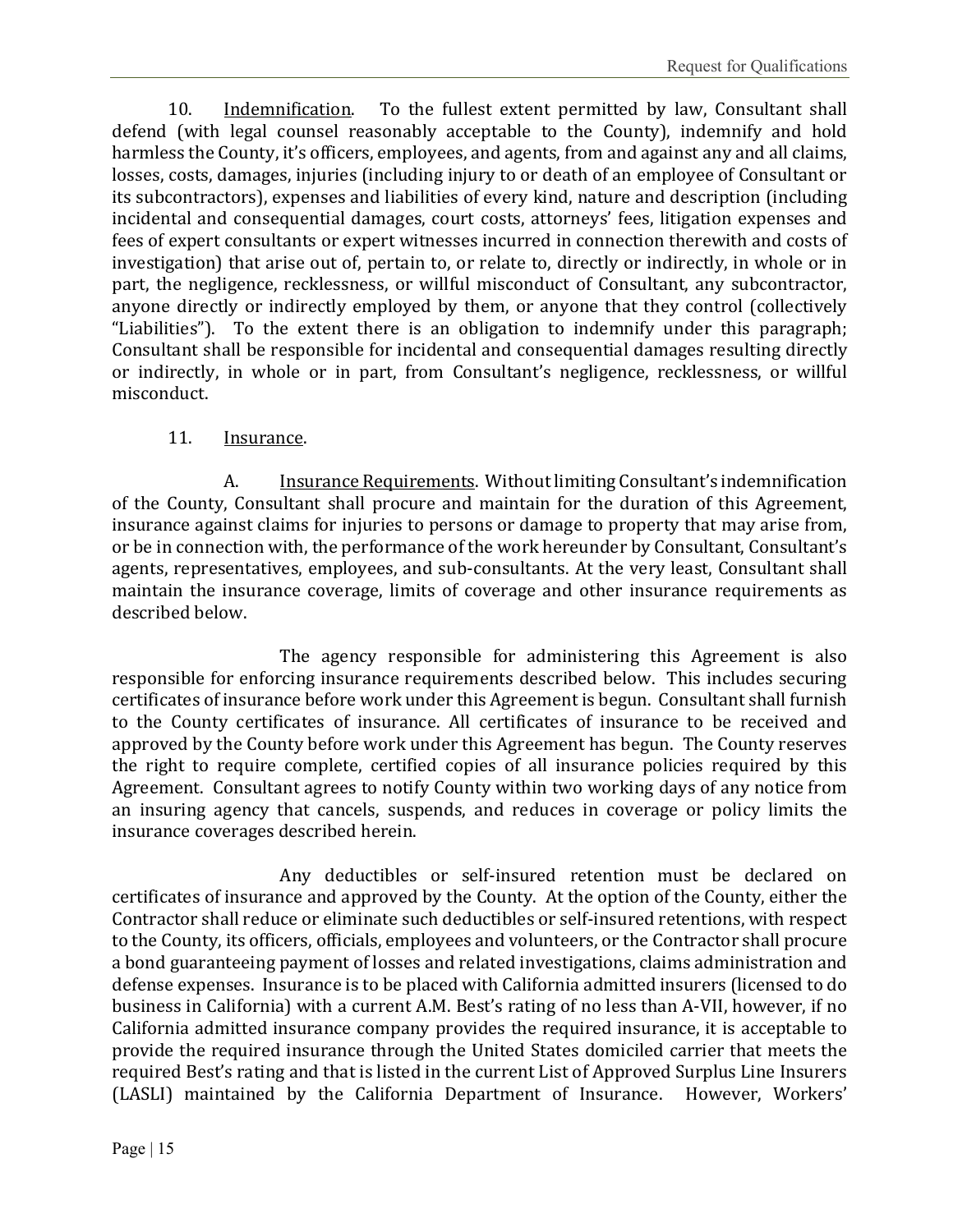Compensation coverage issued by the State Compensation Insurance Fund (SCIF) shall be acceptable.

#### B. Insurance Required:

(i) General liability: At least \$1,000,000 combined single limit per occurrence coverage for bodily injury, personal injury and property damage. If a general aggregate limit is used, then either the general aggregate limit shall apply separately to this project/location, or the general aggregate limit shall be twice the required per occurrence limit. The Consultant or Consultant's insurance carrier shall notify County if incurred losses covered by the policy exceed 50% of the annual aggregate limit.

(ii) Automobile Liability: At least \$100,000 to cover bodily injury for one person and \$300,000 for two or more persons, and \$50,000 to cover property damages. However, policy limits for construction projects shall be at least \$1,000,000 combined single limit per accident for bodily injury and property damage for autos used by the Consultant to fulfill the requirements of this Agreement, and coverage shall be provided for "any auto", code 1 as listed on the Acord form "Certificate of Insurance."

(iii) Workers' Compensation and Employer's Liability: Workers' Compensation insurance up to statutory limits and Employer Liability insurance with policy limits of at least \$1,000,000 for bodily injury or disease.

(iv) Professional Liability Insurance: Professional liability insurance covering professional services shall be provided in an amount of at least \$1,000,000 per occurrence or \$1,000,000 on a claims-made basis. However, if coverage is written on a claims-made basis, the policy shall be endorsed to provide at least a two-year extended reporting provision.

Such insurance shall include Glenn County, its elected officials, officers, and employees as an additional insured, and shall not be reduced or canceled without 30 days written prior notice delivered to County. Consultant shall provide County with a certificate of insurance as evidence of insurance protection provided. Insurance certificates provided by any insurance company or underwriter shall not contain the language "endeavor to" and "but failure to mail such notice shall impose no obligation or liability of any kind upon the company," or similar language. If Consultant has employees, he/she shall obtain and maintain continuously Workers' Compensation Insurance to cover Consultant and Consultant's employees and partners.

All endorsements are to be received and approved by the County of Glenn before work commences. However, failure to do so shall not operate as a waiver of these insurance requirements.

Unless otherwise agreed by the parties, Consultant shall cause all of its Subcontractors to maintain the insurance coverages specified in this Insurance section and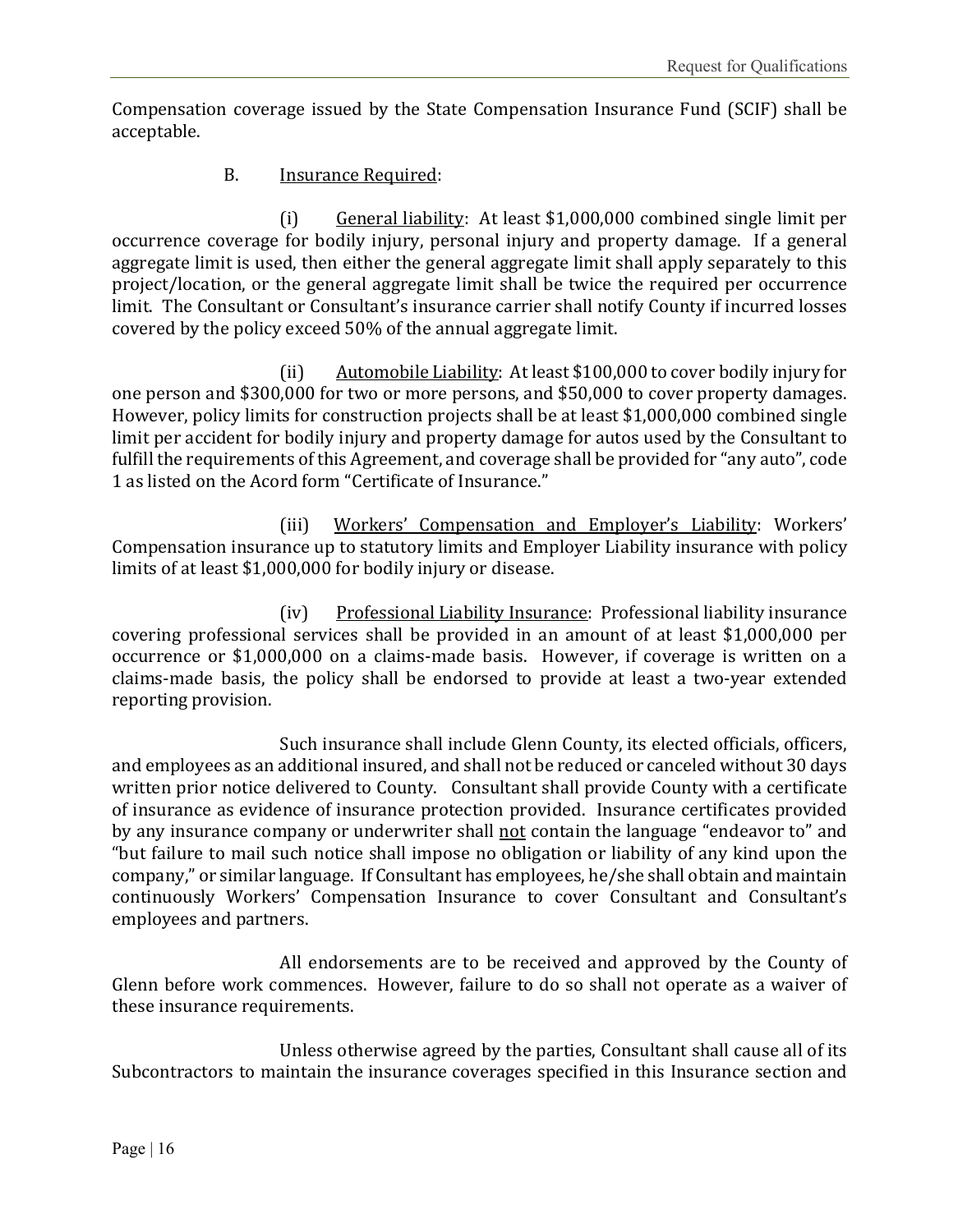name Consultant as an additional insured on all such coverages. Evidence thereof shall be furnished as County may reasonably request.

The coverage types and limits required pursuant to this Agreement shall in no way limit the liability of Consultant.

#### 12. Professional Services.

A. All work performed under this Agreement shall be performed and completed in a professional manner. All services shall be performed in the manner and according to the professional standards observed by a competent practitioner of the profession in which Consultant and any subcontractors are engaged.

B. Consultant represents and warrants that it is professionally qualified to perform the services described herein; acknowledges that County is relying upon Consultant's qualifications to perform these services in a professional manner; and agrees that County's full or partial acceptance of any work does not release Consultant from its obligation to perform the services in accordance with this Agreement unless County expressly agrees otherwise in writing.

C. Consultant shall not be considered to be in default because of any nonperformance caused by occurrences beyond its reasonable control. The compensation specified in Paragraph 3 may be reduced to account for such nonperformance.

13. Responsibility of Consultant.

A. Consultant shall be solely responsible for the quality and accuracy of its work and the work of its consultants performed in connection with this Agreement. Any review, approval, or concurrence therewith by the County shall not be deemed to constitute acceptance or waiver by the County of any error or omission as to such work.

B. Consultant shall coordinate the activities of all sub-consultants and is responsible to ensure that all work product is consistent with one another to produce a unified, workable, and acceptable whole functional product. County shall promptly notify Consultant of any defect in Consultant's performance.

14. Audit. The following audit requirements apply from the effective date of this Agreement until three years after County's final payment:

 A. Consultant shall allow County's authorized representatives' reasonable access during normal business hours to inspect, audit, and copy Consultant's records as needed to evaluate and verify any invoices, payments, and claims that Consultant submits to County or that any payee of Consultant submits to Consultant in connection with this Agreement. 'Records' includes, but is not limited to, correspondence, accounting records, sub-consultant files, change order files, and any other supporting evidence relevant to the invoices, payments, or claims.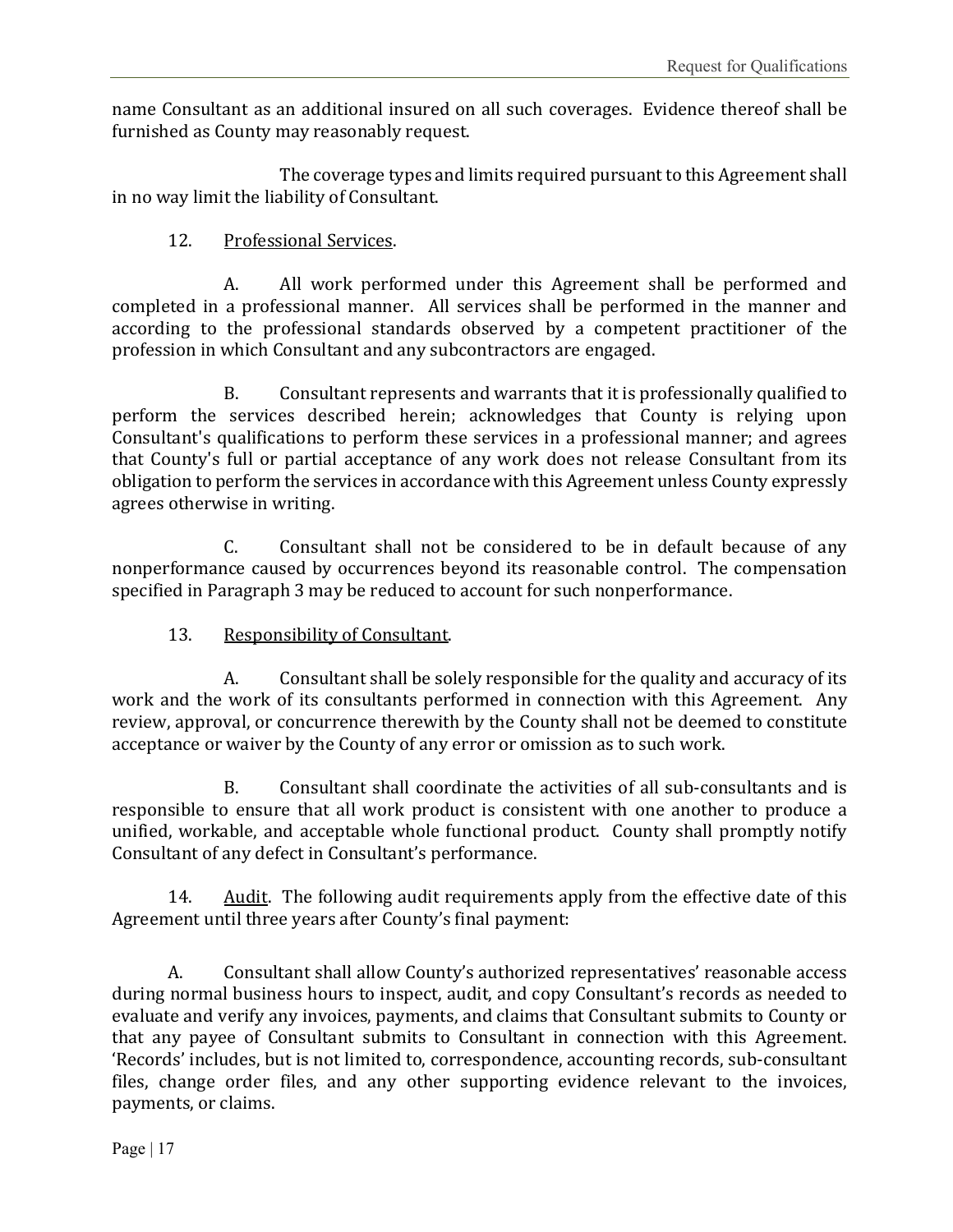B. County and Consultant shall be subject to the examination and audit of the State Auditor, at the request of County or as part of any audit of County. Such examinations and audits shall be confined to matters connected with the performance of this Agreement including but not limited to administration costs.

This section shall survive the expiration or termination of this Agreement.

15. Publication of Documents and Data. Consultant may not publish or disclose to any third party any information obtained in connection with services rendered under this Agreement without the prior written consent of the County. Notwithstanding the forgoing, submission or distribution to meet official regulatory requirements, or for other purposes authorized by this agreement, shall not be construed as publication in derogation of the rights of either the County or Consultant.

16. Employment Practices. Consultant, by execution of this Agreement, certifies that it does not discriminate against any person upon the basis of race, color, creed, national origin, age, sex, disability, or marital status in its employment practices.

17. Termination. Either party shall have the right to terminate this Agreement at any time for any reason upon thirty (30) days advance written notice to the other party. Agreements exceeding the monetary limits delegated to the Purchasing Agent, or any authorized deputy, are not valid unless duly executed by the Chair of the Board of Supervisors. If this Agreement was executed for the County by the Purchasing Agent, this Agreement shall automatically terminate on the date that the provision of services or personal property or incurring of expenses, the cumulative total of which, exceeds fifty-thousand dollars (\$50,000). If this Agreement was executed by an authorized assistant or deputy Purchasing Agent, this Agreement shall automatically terminate on the date that the provision of services or personal property or incurring of expenses, the cumulative total of which, exceeds the amount delegated to that assistant or deputy by the County Purchasing Agent.

18. Jurisdiction. This Agreement shall be administered and interpreted under the laws of the State of California and any action brought hereunder shall be brought in the Superior Court in and for the County of Glenn.

19. Compliance With Law. Consultant shall comply with all applicable federal, state, and local statutes, ordinances, regulations, rules, and orders, including but not limited to those concerning equal opportunity and non-discrimination.

#### 20. Prevailing Wages.

A. Contractor certifies that it is aware of the requirements of California Labor Code Sections 1720 et seq. and 1770 et seq., as well as California Code of Regulations, Title 8, Section 16000 et seq. ("Prevailing Wage Laws"), which require the payment of prevailing wage rates and the performance of other requirements on certain "public works" and "maintenance" projects. If the Services hereunder are being performed as part of an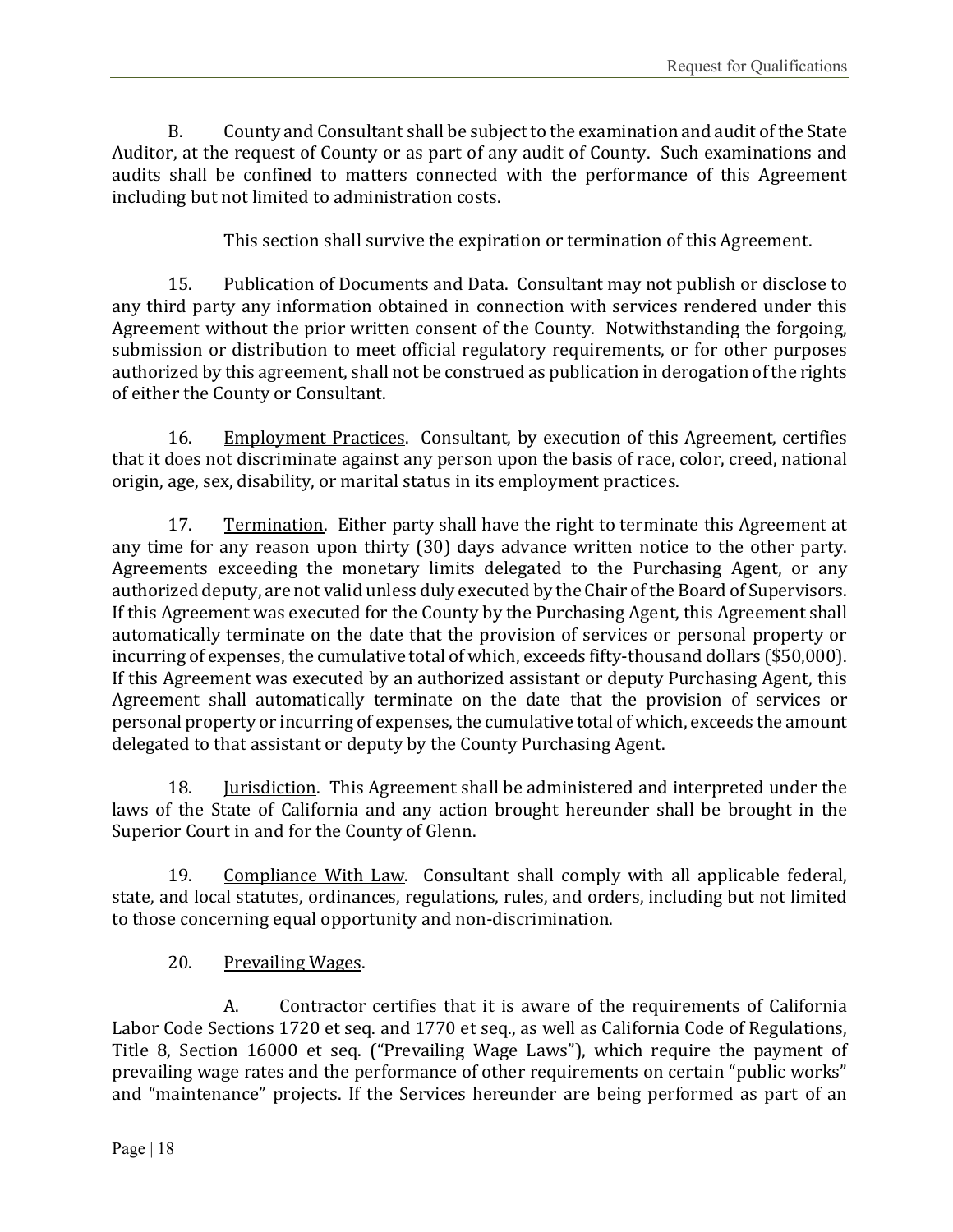applicable "public works" or "maintenance" project, as defined by the Prevailing Wage Laws, and if the total compensation is \$1,000 or more, Contractor agrees to fully comply with and to require its subcontractors to fully comply with such Prevailing Wage Laws, to the extent that such laws apply. If applicable, County will maintain the general prevailing rate of per diem wages and other information set forth in Labor Code section 1773 at its principal office and will make this information available to any interested party upon request. Contractor shall defend, indemnify and hold the County, its elected officials, officers, employees and agents free and harmless from any claims, liabilities, costs, penalties, or interest arising out of any failure or alleged failure of the Contractor or its subcontractors to comply with the Prevailing Wage Laws. Without limiting the generality of the foregoing, Contractor specifically acknowledges that County has not affirmatively represented to Contractor in writing, in the call for bids, or otherwise, that the work to be covered by the bid or contract was not a "public work." To the fullest extent permitted by law, Contractor hereby specifically waives and agrees not to assert, in any manner, any past, present, or future claim for indemnification under Labor Code section 1781.

B. Contractor acknowledges the requirements of Labor Code sections 1725.5 and 1771.1 which provide that no Contractor or subcontractor may be listed on a bid proposal for a public works project (submitted on or after March 1, 2015) unless registered with the Department of Industrial Relations pursuant to Labor Code section 1725.5 (with limited exceptions from this requirement for bid purposes only under Labor Codes section 1771.1(a)).

C. Contractor acknowledges that no Contractor or subcontractor may be awarded a contract for public works on a public works project (awarded on or after April 1, 2015) unless registered with the Department of Industrial Relations pursuant to Labor Code section 1725.5.

D. If the services are being performed as part of the applicable "public works" or "maintenance" project, as defined by the Prevailing Wage Laws, Contractor acknowledges that this project is subject to compliance monitoring and enforcement by the Department of Industrial Relations.

21. Conflict With Laws or Regulations/Severability. This Agreement is subject to all applicable laws and regulations. If any provision of this Agreement is found by any court or other legal authority, or is agreed by the parties, to be in conflict with any code or regulation governing its subject, the conflicting provision shall be considered null and void. If the effect of nullifying any conflicting provision is such that a material benefit of the agreement to either party is lost, the Agreement may be terminated at the option of the affected party. In all other cases, the remainder of the agreement shall continue in full force and effect.

22. Provisions Required by Law Deemed Inserted. Each and every provision of law and clause required by law to be inserted in this Agreement shall be deemed to be inserted and this Agreement shall be read and enforced as though it were included. If through mistake or otherwise, any provision is not inserted or is not correctly inserted, then upon application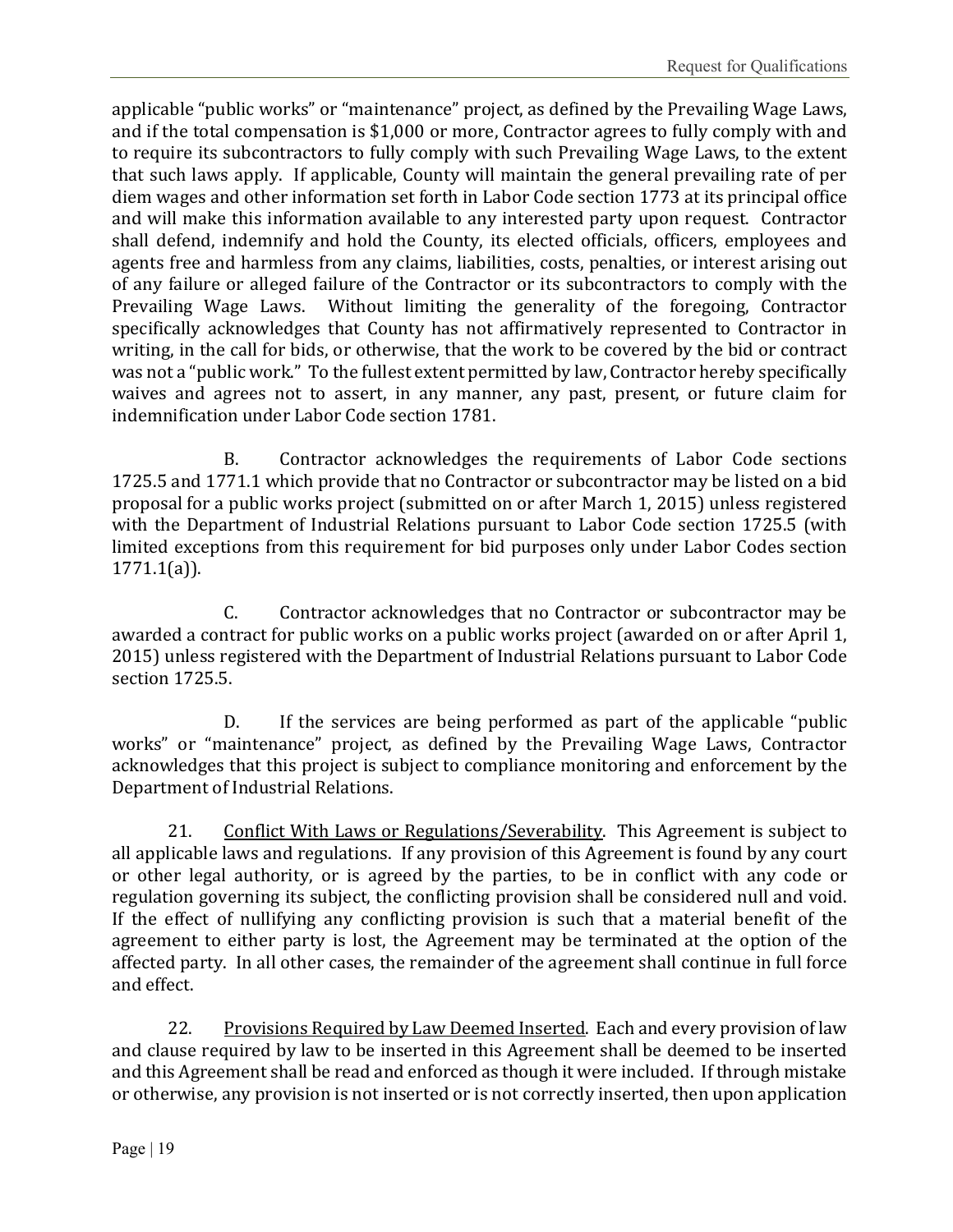of either Party, the Agreement shall be amended to make the insertion or correction. All references to statutes and regulations shall include all amendments, replacements, and enactments in the subject which are in effect as of the date of this Agreement, and any later changes which do not materially and substantially alter the positions of the Parties.

23. Waivers. Waiver of a breach or default under this Agreement shall not constitute a continuing waiver or a waiver of a subsequent breach of the same or any other provision of this Agreement.

24. Amendments. Any amendments to this Agreement shall be in writing and executed by both parties.

25. Entire Agreement. This Agreement, constitutes the entire Agreement between the parties for the provision of services to County by Consultant and supersedes all prior oral and written agreements and communications.

26. Successors and Assigns. This Agreement shall be binding upon and shall inure to the benefit of any successors to or assigns of the parties.

27. Construction. This Agreement reflects the contributions of both parties and accordingly the provisions of Civil Code section 1654 shall not apply in interpreting this Agreement.

28. Counterparts/Electronic, Facsimile, and PDF Signatures. This Agreement may be executed in any number of counterparts, each of which will be an original, but all of which together will constitute one instrument. Each Party of this agreement agrees to the use of electronic signatures, such as digital signatures that meet the requirements of the California Uniform Electronic Transactions Act (("CUETA") Cal. Civ. Code §§ 1633.1 to 1633.17), for executing this agreement. The Parties further agree that the electronic signatures of the Parties included in this agreement are intended to authenticate this writing and to have the same force and effect as manual signatures. Electronic signature means an electronic sound, symbol, or process attached to or logically associated with an electronic record and executed or adopted by a person with the intent to sign the electronic record pursuant to the CUETA as amended from time to time. The CUETA authorizes use of an electronic signature for transactions and contracts among Parties in California, including a government agency. Digital signature means an electronic identifier, created by computer, intended by the party using it to have the same force and effect as the use of a manual signature, and shall be reasonably relied upon by the Parties. For purposes of this section, a digital signature is a type of "electronic signature" as defined in subdivision (i) of Section 1633.2 of the Civil Code. Facsimile signatures or signatures transmitted via pdf document shall be treated as originals for all purposes.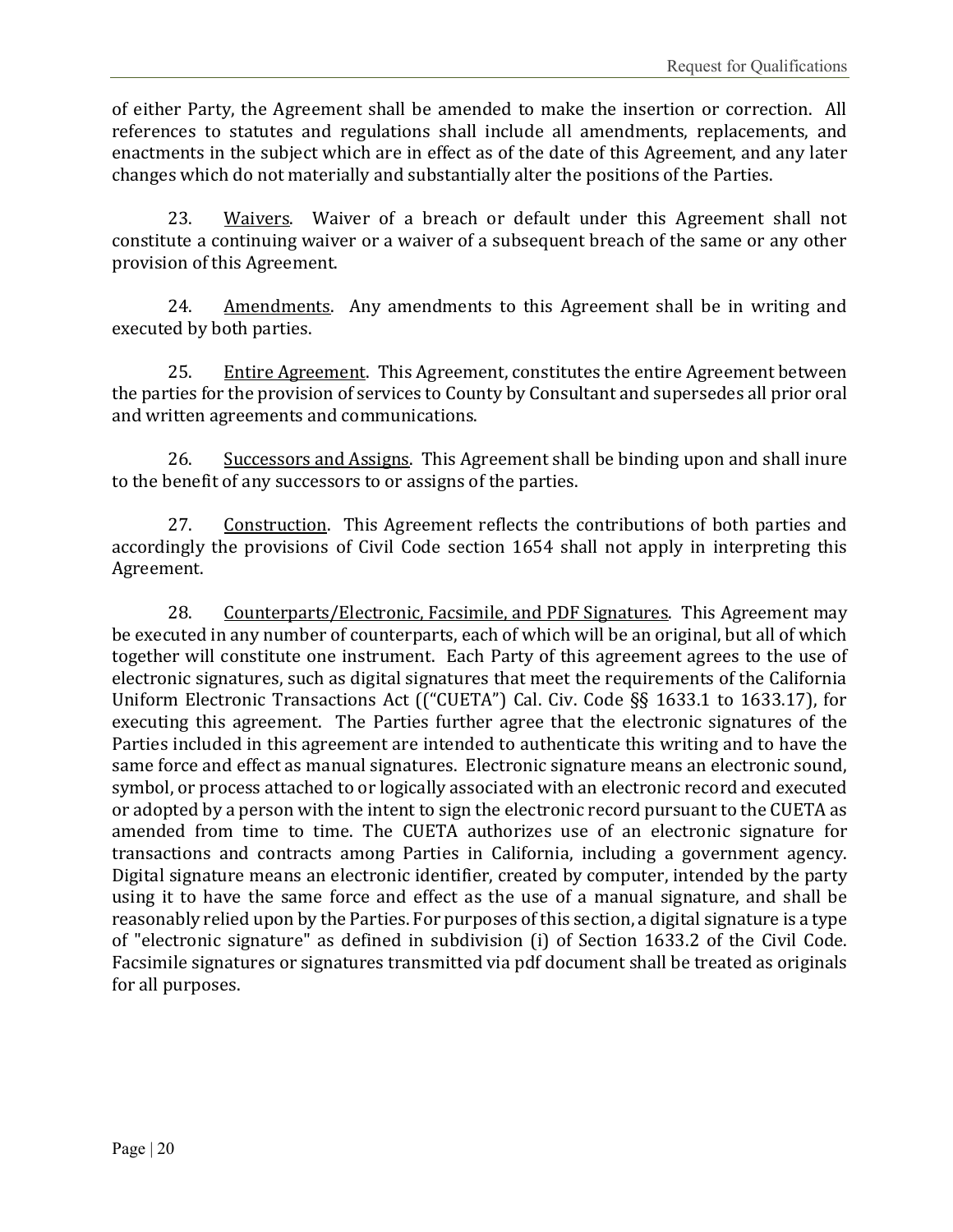#### COUNTY OF GLENN CONSULTANT

By: \_\_\_\_\_\_\_\_\_\_\_\_\_\_\_\_\_\_\_\_\_\_\_\_\_\_\_\_\_ By: \_\_\_\_\_\_\_\_\_\_\_\_\_\_\_\_\_\_\_\_\_\_\_\_\_\_\_\_\_ *Name of Department Head Name of Consultant Name of Department Name of Company*

APPROVED AS TO FORM:

By: \_\_\_\_\_\_\_\_\_\_\_\_\_\_\_\_\_\_\_\_\_\_\_\_\_\_\_\_\_ William J. Vanasek County Counsel, Glenn County

> Exhibits: Exhibit A – Proposal Exhibit B – Task Order Form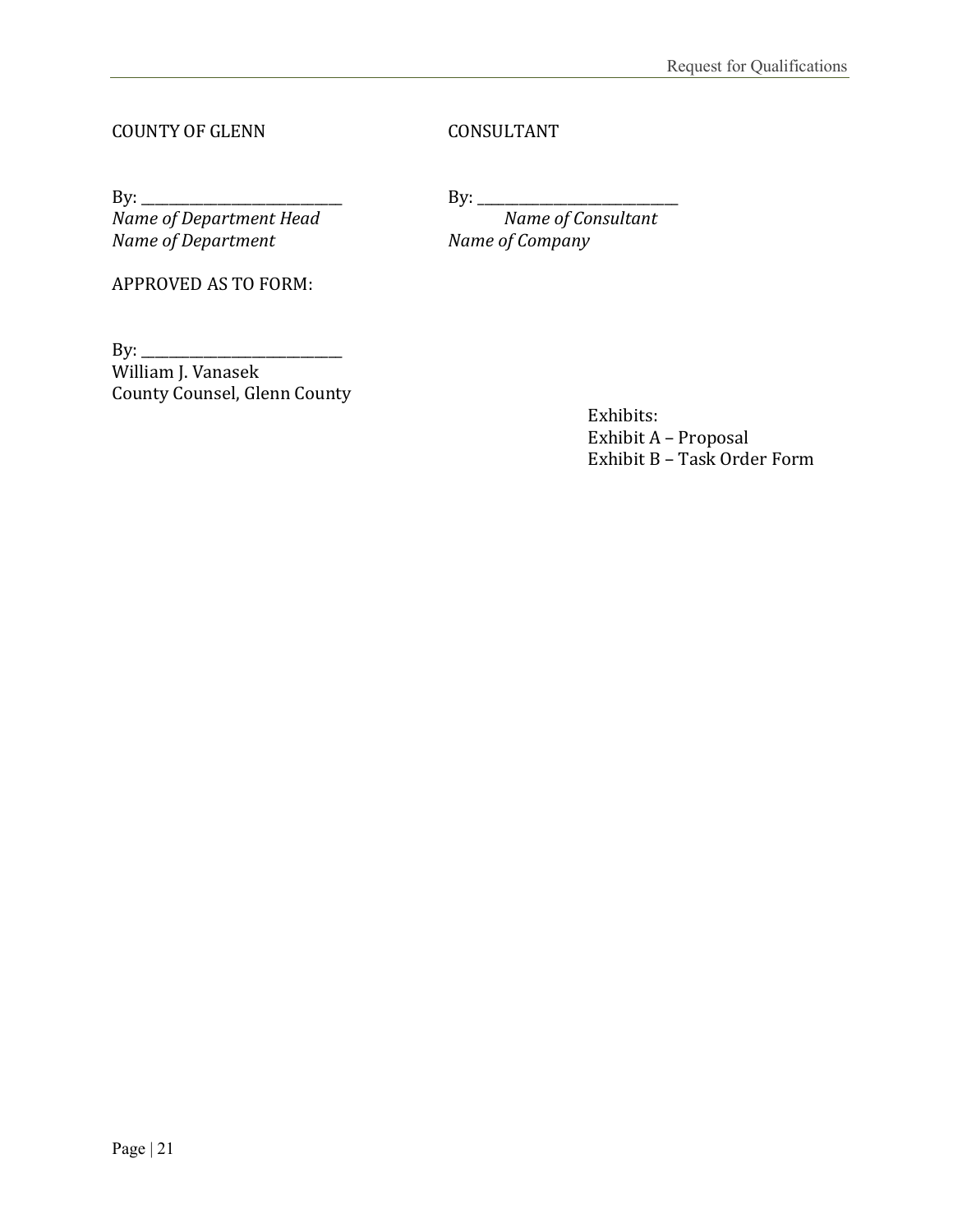EXHIBIT A

PROPOSAL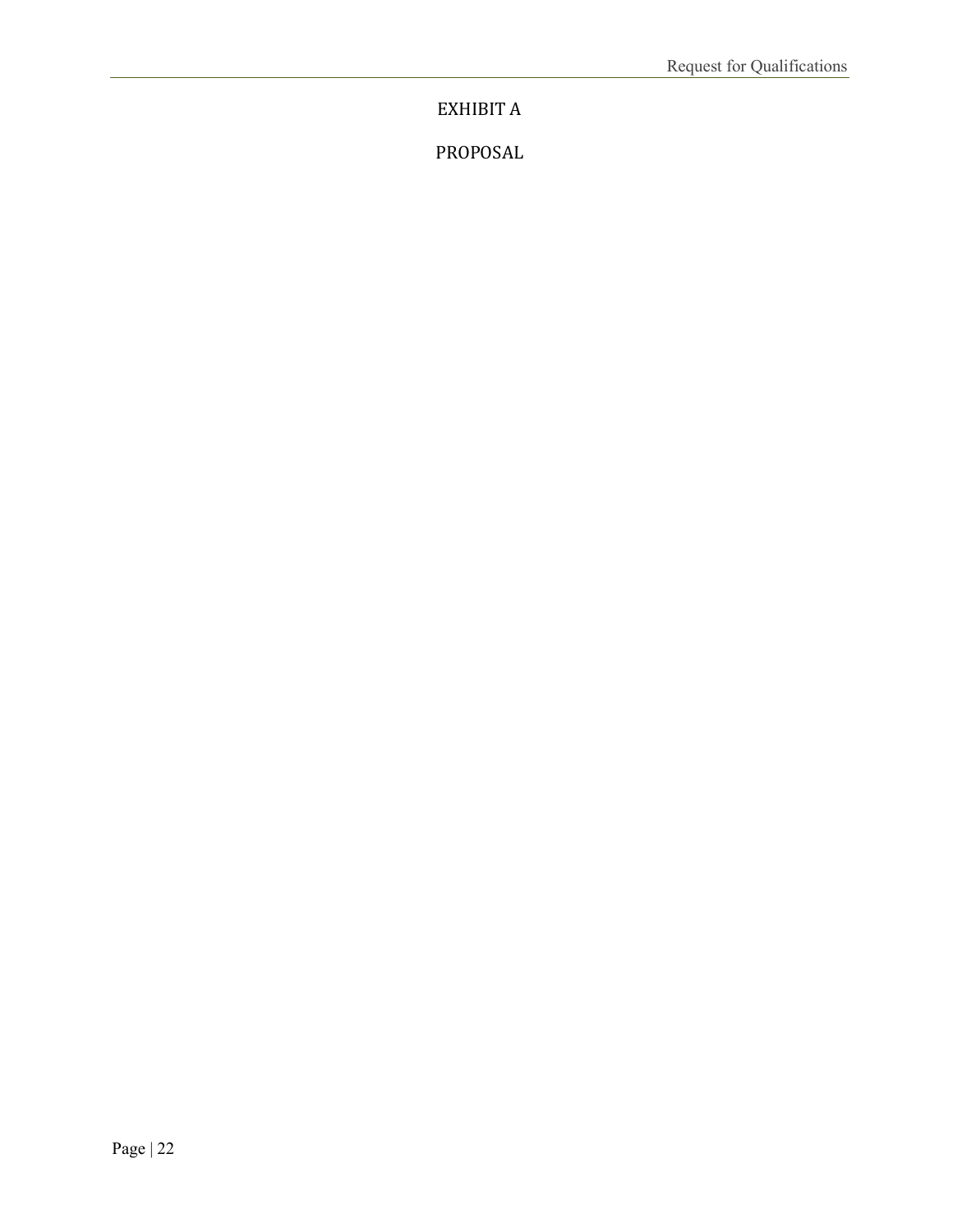#### EXHIBIT B

#### TASK ORDER No.

In accordance with the Independent Contractor Agreement between Glenn County, a political subdivision of the State of California ("County"), and *Name of Consultant* ("Consultant") dated *20* , Consultant agrees to complete the scope of work defined below according to the schedule and budget defined herein. The Independent Contractor Agreement between Glenn County and *Name of Consultant* dated *, 20* , is incorporated herein by this reference.

SCOPE OF WORK:

Consultant shall provide the following professional services:

BUDGET:

The cost for Consultant's services described herein shall not exceed \$ If this amount causes the total aggregate amount of all Task Orders issued under this Agreement to exceed *Amount in Words (\$XX,XXX.XX)* dollars, this Task Order shall be void as to any amount over *Amount in Words (\$XX,XXX.XX)* dollars unless authorized by the Glenn County Board of Supervisors.

#### COMPENSATION:

Compensation shall be in accordance with the provisions of the Independent Contractor Agreement between Glenn County and *Name of Consultant* dated \_\_\_\_\_\_\_\_\_\_\_\_\_\_, 20\_\_\_\_, and the fee schedule attached thereto as Exhibit "A".

The compensation limit for services performed under this task order shall not exceed the budget amount set forth above. If additional funds are required to complete the services defined herein beyond this limit, Consultant shall notify County in writing prior to reaching the authorized limit and will not proceed with work in excess of the limit without the prior written approval of County.

SCHEDULE: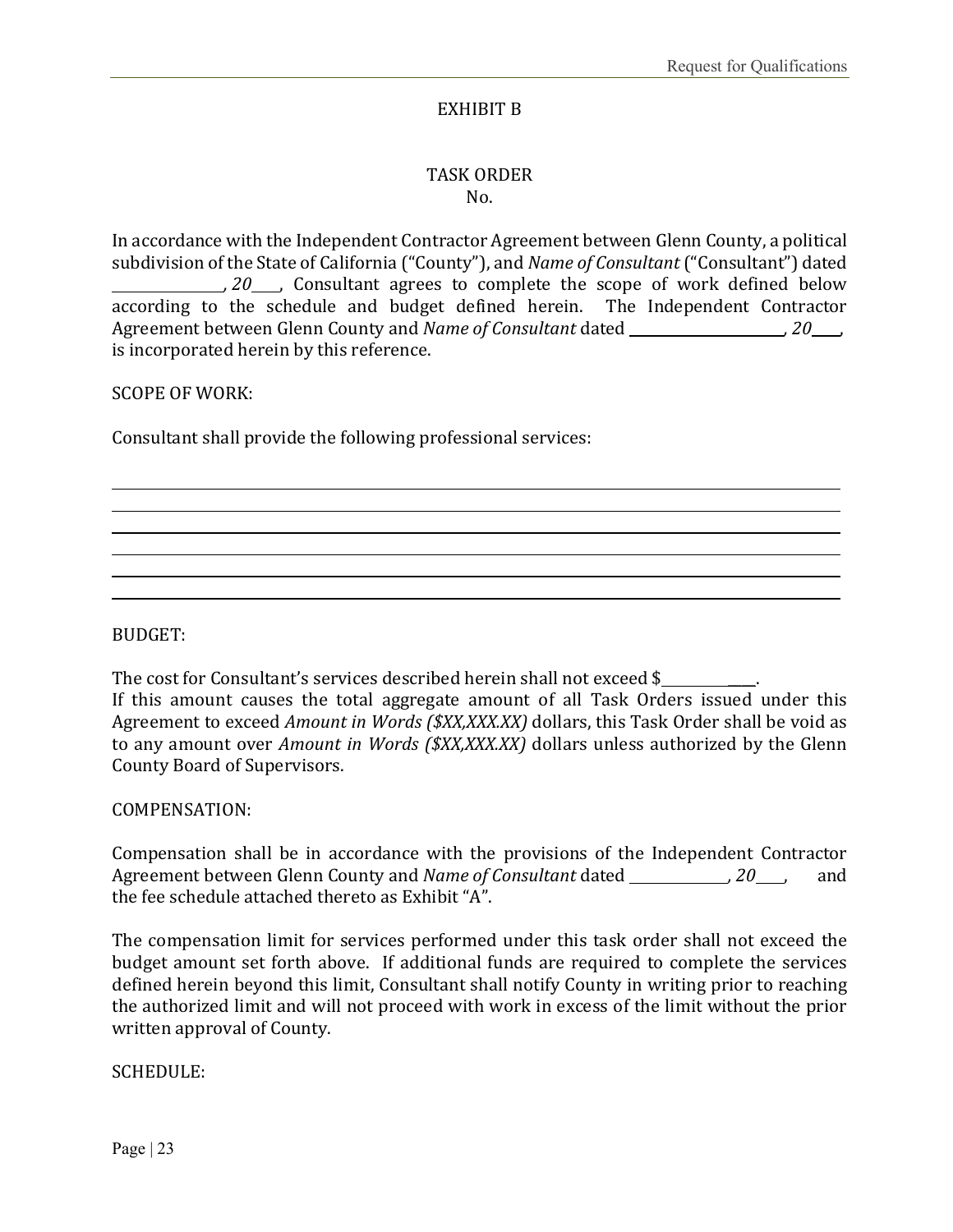All work described herein shall be completed and, if applicable, delivered to the County by the following date:

INSURANCE:

Consultant confirms that the insurance coverage required by the Independent Contractor Agreement between Glenn County and *Name of Consultant* dated April 2, 2019, is still in full force and effect.

COUNTY OF GLENN CONSULTANT

| By:                     | Bv:                |  |  |
|-------------------------|--------------------|--|--|
| Name of Department Head | Name of Consultant |  |  |
| Name of Department      | Name of Company    |  |  |

By: \_\_\_\_\_\_\_\_\_\_\_\_\_\_\_\_\_\_\_\_\_\_\_\_\_\_\_\_\_ By: \_\_\_\_\_\_\_\_\_\_\_\_\_\_\_\_\_\_\_\_\_\_\_\_\_\_\_\_\_ *Name of Department Head Name of Consultant*

Date: Date: Date: Date: Date: Date: Date: Date: Date: Date: Date: Date: Date: Date: Date: Date: Date: Date: Date: Date: Date: Date: Date: Date: Date: Date: Date: Date: Date: Date: Date: Date: Date: Date: Date: Date: Date: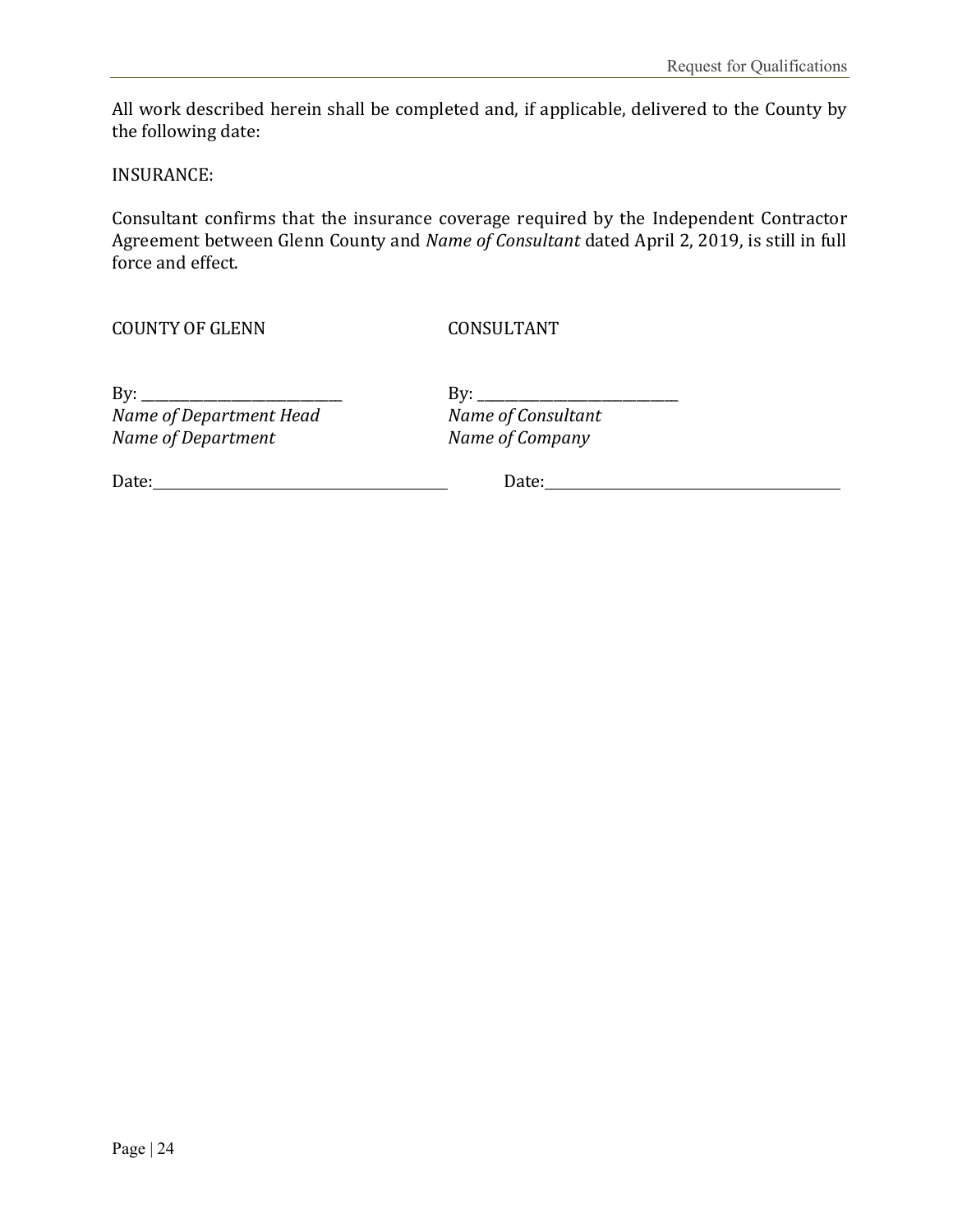# **ATTACHMENT B**

### **EVALUATION SHEET**

PROJECT: CONSULTANT:

| <b>CRITERIA</b>                                       |              | <b>MAX POINTS</b> | <b>SCORE</b> |
|-------------------------------------------------------|--------------|-------------------|--------------|
| Understanding of the work to be done                  |              | 10                |              |
| Experience with similar kinds of work                 |              | 30                |              |
| Quality of staff for work to be done                  |              | 25                |              |
| Feedback from references                              |              | 15                |              |
| Familiarity with state, federal, and local procedures |              | 20                |              |
|                                                       | <b>TOTAL</b> | 100               |              |

| EVALUATOR: |  |  |
|------------|--|--|
| SIGNATURE: |  |  |
|            |  |  |
| DATE:      |  |  |
|            |  |  |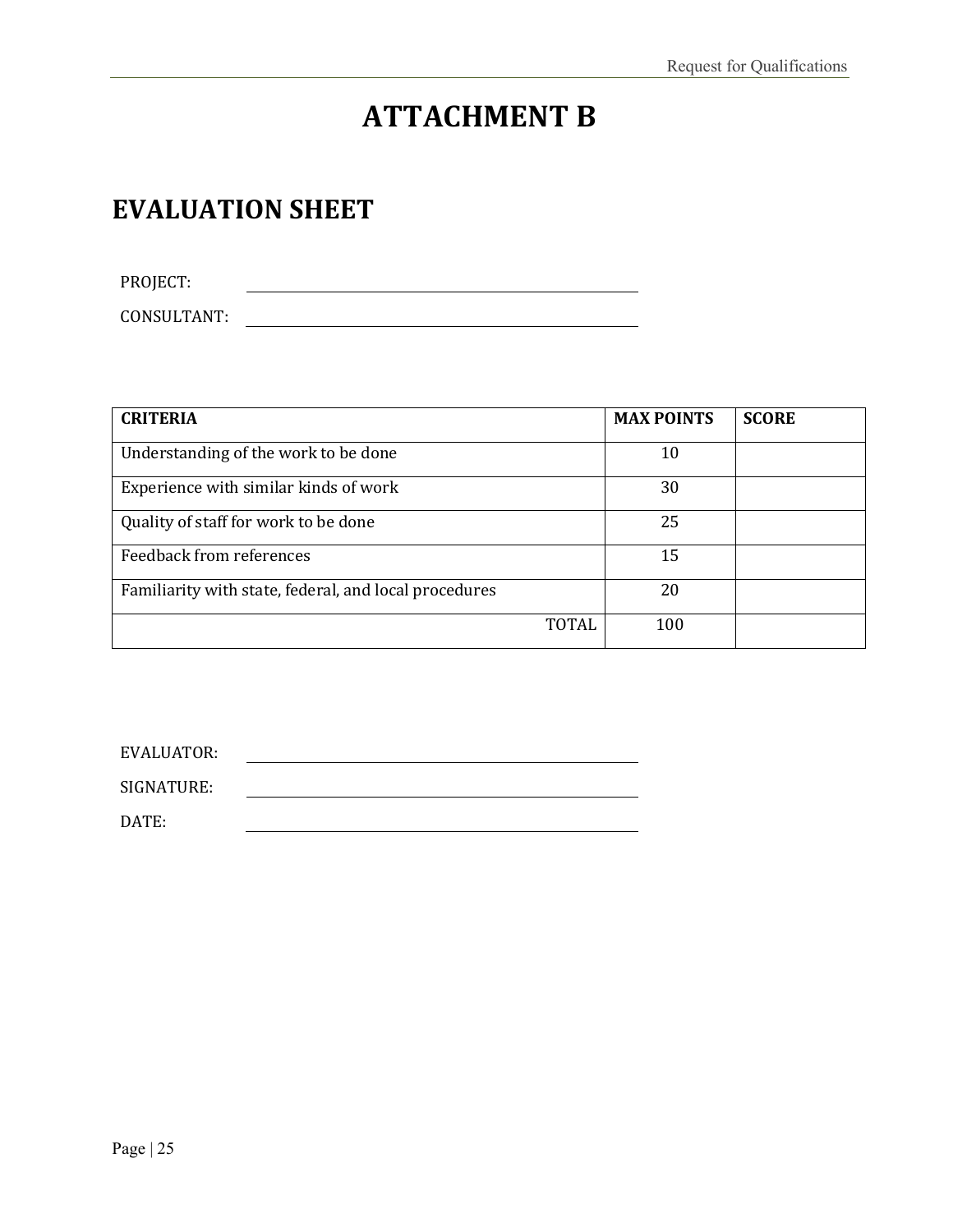# **ATTACHMENT C**

| <b>Glenn County</b><br>525 W. SYCAMORE ST., STE B1, WILLOWS, CA 95988<br><b>Vendor Application</b>                                                    |           |        |                 |                   |                 |                                                                           |                             |  |
|-------------------------------------------------------------------------------------------------------------------------------------------------------|-----------|--------|-----------------|-------------------|-----------------|---------------------------------------------------------------------------|-----------------------------|--|
|                                                                                                                                                       |           |        |                 |                   |                 | <b>BUSINESS CONTACT INFORMATION</b>                                       |                             |  |
| <b>Company name:</b>                                                                                                                                  |           |        |                 |                   |                 |                                                                           | DUNS#:                      |  |
| Phone:                                                                                                                                                |           |        | Fax:            |                   |                 | E-mail:                                                                   |                             |  |
| <b>Mailing Address:</b>                                                                                                                               |           |        |                 |                   |                 |                                                                           |                             |  |
| City:                                                                                                                                                 |           |        |                 |                   | State:          |                                                                           | <b>ZIP Code:</b>            |  |
| <b>Primary Type of Business:</b>                                                                                                                      |           |        |                 |                   |                 |                                                                           |                             |  |
| Length of time in present business:                                                                                                                   |           |        |                 |                   |                 |                                                                           |                             |  |
|                                                                                                                                                       |           |        |                 |                   |                 | Do you provide: (Choose one and check appropriate commodities - see over) |                             |  |
| $\Box$                                                                                                                                                | Equipment | $\sim$ | <b>Services</b> | $\vert \ \ \vert$ | <b>Supplies</b> | $\mathcal{L}$                                                             | <b>Service and Supplies</b> |  |
| <b>SERVICES</b>                                                                                                                                       |           |        |                 |                   |                 |                                                                           |                             |  |
| Briefly describe the services you provide:                                                                                                            |           |        |                 |                   |                 |                                                                           |                             |  |
|                                                                                                                                                       |           |        |                 |                   |                 |                                                                           |                             |  |
|                                                                                                                                                       |           |        |                 |                   |                 |                                                                           |                             |  |
|                                                                                                                                                       |           |        |                 |                   |                 |                                                                           |                             |  |
|                                                                                                                                                       |           |        |                 |                   |                 |                                                                           |                             |  |
|                                                                                                                                                       |           |        |                 |                   |                 |                                                                           |                             |  |
| <b>SUPPLIES</b>                                                                                                                                       |           |        |                 |                   |                 |                                                                           |                             |  |
| Briefly describe the supplies you provide:                                                                                                            |           |        |                 |                   |                 |                                                                           |                             |  |
|                                                                                                                                                       |           |        |                 |                   |                 |                                                                           |                             |  |
|                                                                                                                                                       |           |        |                 |                   |                 |                                                                           |                             |  |
|                                                                                                                                                       |           |        |                 |                   |                 |                                                                           |                             |  |
|                                                                                                                                                       |           |        |                 |                   |                 |                                                                           |                             |  |
| PLEASE RETURN APPLICATION TO THE ABOVE ADDRESS<br>AND PROVIDE A IRS W9 FORM WITH YOUR APPLICATION<br>http://www.irs.gov/pub/irs-pdf/fw9.pdf?portlet=3 |           |        |                 |                   |                 |                                                                           |                             |  |